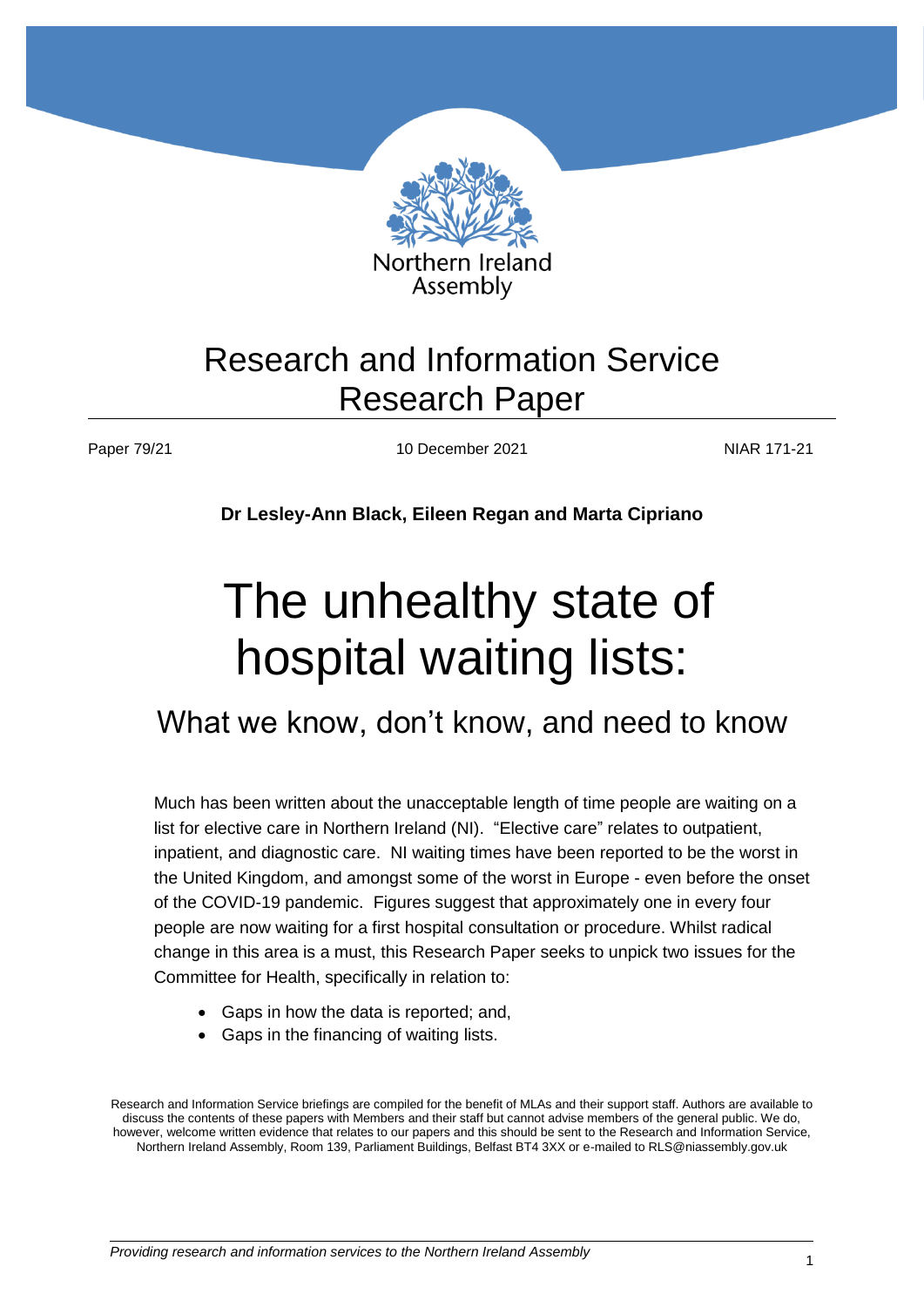# **Contents**

<span id="page-1-0"></span>

| 1. |      |                                                                     |  |
|----|------|---------------------------------------------------------------------|--|
|    | 1.1  |                                                                     |  |
|    | 1.2  |                                                                     |  |
|    | 1.3. |                                                                     |  |
|    | 1.4  |                                                                     |  |
|    | 1.5  |                                                                     |  |
|    | 1.6  |                                                                     |  |
| 2. |      | What has caused our waiting lists to become so long? 13             |  |
| 3. |      |                                                                     |  |
|    | 3.1  | What actions were in the 2017 Elective Care Plan?16                 |  |
|    | 3.2  |                                                                     |  |
|    | 3.3  |                                                                     |  |
|    | 3.4  |                                                                     |  |
|    |      |                                                                     |  |
| 4. |      |                                                                     |  |
|    | 4.1  | Financing waiting lists - where does the funding come from?22       |  |
|    | 4.2  |                                                                     |  |
|    | 4.3  | Department of Health: non-recurrent funding allocations25           |  |
|    | 4.4  |                                                                     |  |
|    | 4.5  | Department of Health spending on independent and private sectors27  |  |
|    | 4.6  | Questions put to the Department of Health on waiting list funding28 |  |
|    | 4.7  |                                                                     |  |
| 5. |      |                                                                     |  |
|    |      | Appendix 1: Royal College of Surgeons in England: Recommendations30 |  |
|    |      | Appendix 2: Elective Care Framework: Actions and commitments31      |  |
|    |      |                                                                     |  |
|    |      |                                                                     |  |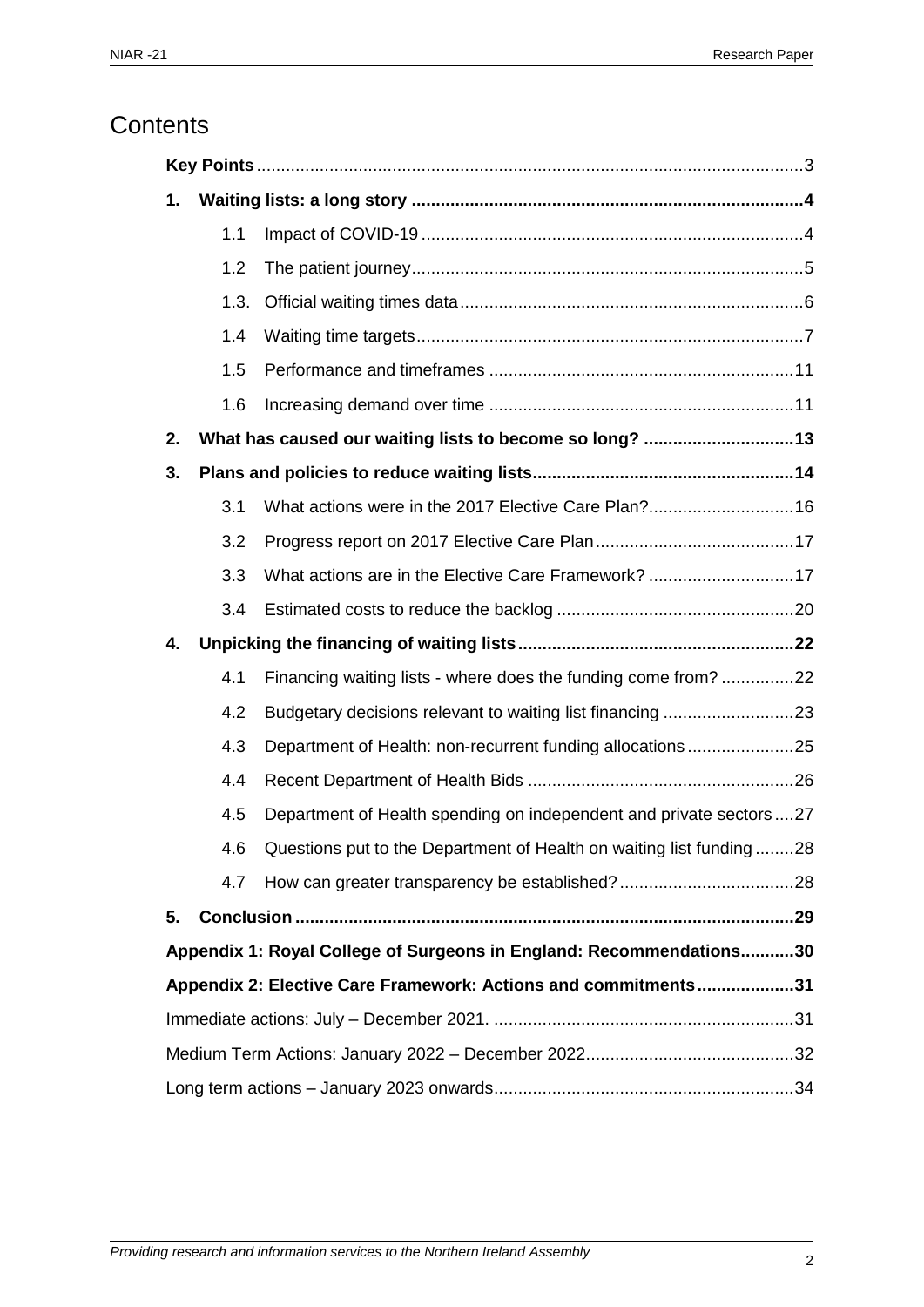# **Key Points**

- Northern Ireland (NI) reportedly has the worst hospital waiting times in the United Kingdom (UK).
- Local waiting times have been increasing to unacceptable levels for a number of years; well before the COVID-19 pandemic began. These waits have been greatly exacerbated by the pandemic and have also led to extreme pressures on many parts of the healthcare system. Such delays also have implications for patient safety, quality of life and widening health inequalities.
- The Minister for Health has indicated that it could take up to 10 years to resolve waiting lists; and to do so will require significant additional investment.
- Departmental data for waiting times can be difficult to interpret. Unlike the rest of the UK, NI has still not implemented a way to track patients throughout their individual waiting time journeys. This is known as the "RTT" or "Referral to Treatment Time".
- Currently, separate aspects of patient waits are recorded in NI, but these do not link together. For example, data up until June 2021 shows that there were:
	- o 184,873 patients waiting more than 1 year for a *first* outpatient appointment;
	- o 66,287 waiting more than 1 year for inpatient/day case treatment; and,
	- o 48,543 waiting longer than 26 weeks for a diagnostic test.
- Targets associated with elective care waiting times have all been missed, despite them becoming less stringent over recent years. In addition, targets for a first outpatient appointment and for inpatient treatment have rarely been met since 2009. There are no targets for review appointments and no way to gain a more complete picture from available data of the true extent that some patients are waiting.
- Notwithstanding COVID-19, many reasons have been attributed to the deteriorating waiting times. Whilst funding is part of the issue, evidence suggests the need for radical service transformation, which to date has not been realised. In addition, there are: serious workforce challenges; little evidence of accountability mechanisms when Trusts underperform; and rising levels of demand that far outstrip capacity to provide care.
- Within just four years, there have been two Department of Health action plans to reduce waiting lists. The first was an "Elective Care Plan" published in 2017. However, a follow-up progress report (2018) lacks evidence regarding the extent to which the actions in the plan to reduce waiting times were progressed.
- The second action plan is the more recent "Elective Care Framework" (2021). This 5 year plan states that £707 million is needed to reduce the waiting list backlog. Despite timebound actions and governance mechanisms, it remains unclear whether the Framework can be delivered. Many factors will influence this – given the scale of the problem; the need for committed resources; logistics; and the impact of the pandemic on an exhausted workforce.
- Unpicking how waiting lists are funded has been challenging. Despite several requests from the report authors to the Department of Health for information about how much money has been spent tackling waiting lists, this has not been provided. This makes it almost impossible to apply meaningful scrutiny as to how effectively, and where, the money is spent. In going forward, much greater levels of transparency are needed.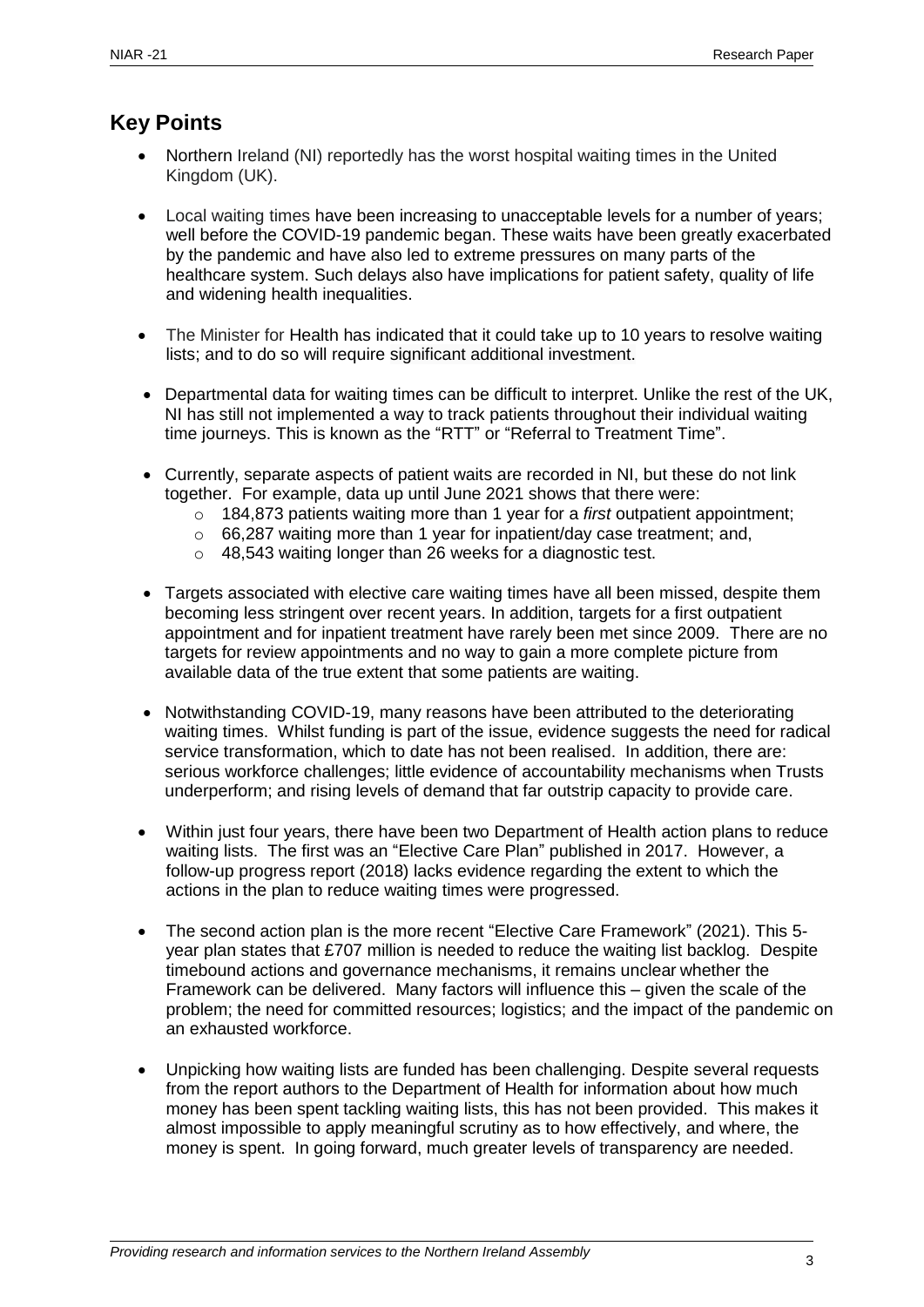## <span id="page-3-0"></span>1. Waiting lists: a long story

Elective care is typically care that is planned for in advance, as opposed to emergency or unscheduled treatment. Part of this includes semi-elective care - such as planned consultations, diagnostic tests<sup>1</sup> or procedures that can confirm or exclude potentially life-threatening conditions like cancer.<sup>2</sup> Elective care usually takes place in a hospital setting. Current policy indicates that patients are added to a waiting list and treated in clinical priority (urgent first), in order to provide equity of access.<sup>3</sup>

The time it takes for a patient to receive care and treatment is important and acts as a measure as to how the healthcare system is responding to demand for services. Yet, NI is said to have the worst hospital waiting times in the UK, and amongst the worst in Europe. <sup>4</sup> Likewise, it can be said that NI waiting lists have been increasing to unacceptable levels for a number of years, well before the COVID-19 pandemic began.

#### <span id="page-3-1"></span>**1.1 Impact of COVID-19**

The pandemic has undoubtedly exacerbated waiting times. 5 In 2020, much elective care activity, such as outpatient and surgical services, were cancelled or postponed. This enabled staff to be redeployed. It also created capacity in areas like intensive care for very ill patients with COVID-19, and for other urgent, non-COVID cases. Since then, several surges in COVID-19 cases have occurred. Pressures are still mounting as lockdown measures ease, especially as winter approaches. 6 Indeed, at the time of writing, a number of surgeries are being cancelled.<sup>7</sup> Likewise, Health Officials have stated that it is crucial to keep virus levels low, because increased cases, translate into increased hospital and intensive care admissions. <sup>8</sup> This has resulted in difficulties maintaining planned elective care services.

Furthermore, the ongoing nature of the pandemic means the waiting list backlog will take much more time to resolve, as the number of patients requiring treatment continues to increase. Meanwhile, huge strain is being placed on emergency departments as patients seek treatment via other care pathways.

There are also concerns about the consequences for people who have delayed seeking care during the pandemic, some of whom now require unscheduled acute

<sup>5</sup> BMA website. Pressure points in the NHS

<sup>1</sup> These can be grouped as diagnostic imaging, physiological measurement, cardiac diagnostics and endoscopy. <sup>2</sup> Department of Health (NI) What is elective care? [https://www.health-ni.gov.uk/sites/default/files/publications/health/ECP-](https://www.health-ni.gov.uk/sites/default/files/publications/health/ECP-070217_0.pdf)[070217\\_0.pdf](https://www.health-ni.gov.uk/sites/default/files/publications/health/ECP-070217_0.pdf) p6.

 $3$  Clinicians make these assessments and decide the priority for individual patients.

<sup>4</sup> Elective Care Framework (2021[\) https://www.health-ni.gov.uk/sites/default/files/publications/health/doh-elective-care](https://www.health-ni.gov.uk/sites/default/files/publications/health/doh-elective-care-framework-restart-recovery-redesign.pdf)[framework-restart-recovery-redesign.pdf](https://www.health-ni.gov.uk/sites/default/files/publications/health/doh-elective-care-framework-restart-recovery-redesign.pdf) p19.

<https://www.bma.org.uk/advice-and-support/nhs-delivery-and-workforce/pressures/pressure-points-in-the-nhs>

<sup>6</sup> McKeown, L-A. (27 July 2021) for BBC News NI. Covid-19: Health Trusts cancel surgeries as Covid admissions rise <https://www.bbc.co.uk/news/uk-northern-ireland-57991391>

<sup>&</sup>lt;sup>7</sup> BBC News NI 2021 see: Kidney transplants cancelled amid Belfast Trust staff shortage [https://www.bbc.co.uk/news/uk](https://www.bbc.co.uk/news/uk-northern-ireland-58065081)[northern-ireland-58065081](https://www.bbc.co.uk/news/uk-northern-ireland-58065081) and: Covid-19: Belfast Trust to cancel some cancer surgeries <https://www.bbc.co.uk/news/uk-northern-ireland-58004195>

 $8$  See Northern Ireland Assembly. Committee for Health. Official Report 11<sup>th</sup> March 2021. Waiting Lists and Waiting Times: Department of Health; Health and Social Care Boar[d http://data.niassembly.gov.uk/HansardXml/committee-25663.pdf](http://data.niassembly.gov.uk/HansardXml/committee-25663.pdf)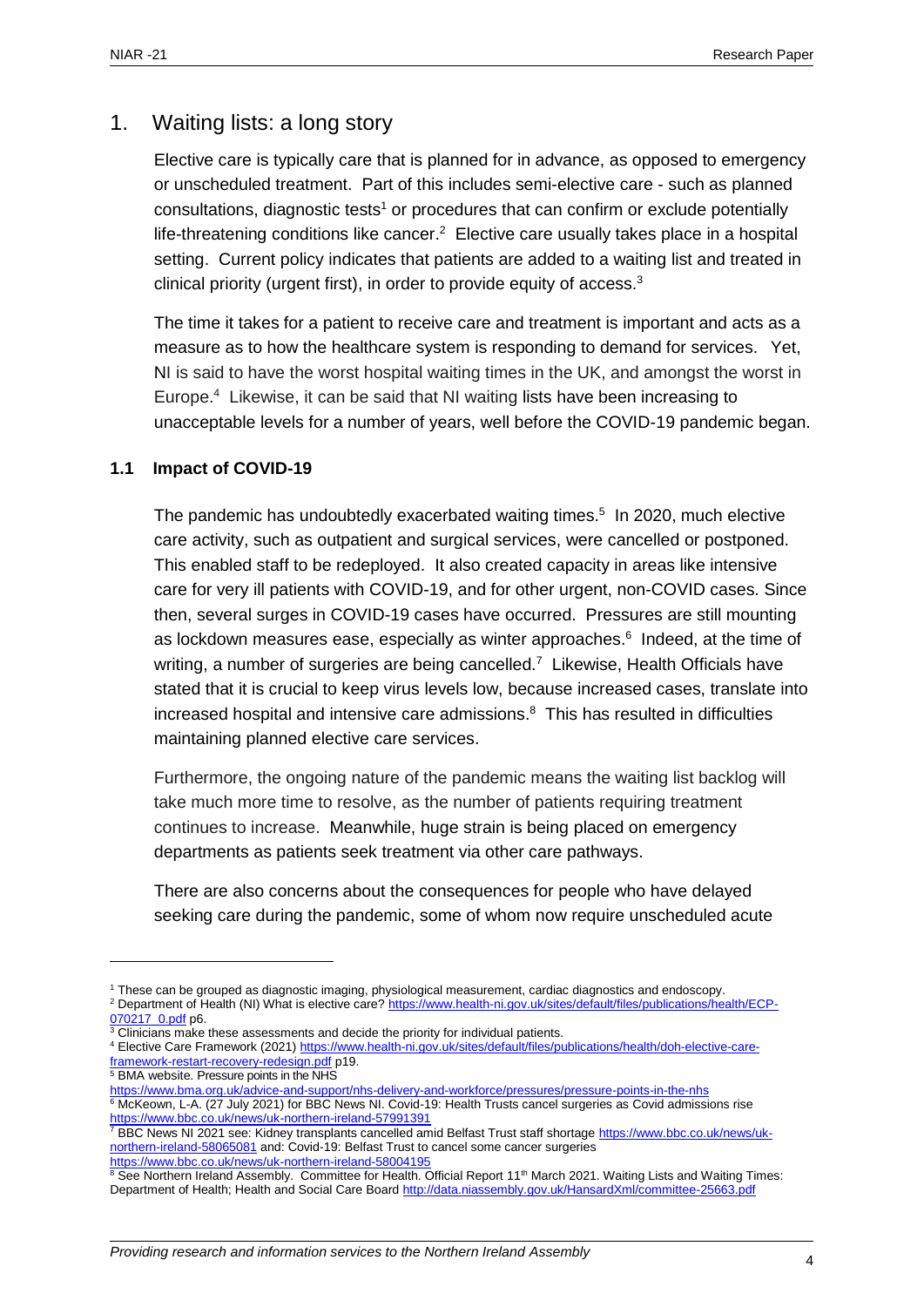intervention, <sup>9</sup> as well as those remaining hidden in the system who have yet to seek treatment. These consequences have implications both for longer term population health and widening health inequalities.<sup>10</sup> Evidence also indicates the detrimental impacts that long waits for treatment can have on the physical, emotional, social and financial wellbeing of patients, their families and carers.<sup>11</sup>

#### <span id="page-4-0"></span>**1.2 The patient journey**

Elective care data from 2017 (pre-pandemic) suggests that annually the NI health service delivers approximately:

- 400,000 first (new) outpatient appointments;
- 600,000 inpatient/day case procedures;
- 1 million review appointments; and,
- 1.5 million diagnostic tests.<sup>12</sup>

However, waits for these services comprise of a complicated and disparate set of measures that *do not* join up the various components (or complete lengths of time) a patient has to wait.

In the UK, NI is the only jurisdiction that does not have a way to join up and track patient data for elective care. This is known as the "Referral to Treatment Time" (RTT). For example, NHS England has been reporting and publishing RTT data since 2007.13,14,15

An RTT is broadly described as the time that a patient waits from referral to start of treatment, or, if treatment has not begun, the length of time that a patient has waited to date. The RTT also provides a more complete overview of the patient pathway and is a good way to pinpoint where bottlenecks exist in the system. It can also help clinical teams plan ahead, share knowledge, and make improvements.<sup>16</sup>

<sup>&</sup>lt;sup>9</sup> See for example BBC News NI 25 August 2021 Covid-19: Health trusts in appeal to off-duty staff <https://www.bbc.co.uk/news/uk-northern-ireland-57964603>

 $10$  See for example, the Royal College of Surgeons in England (2021) Northern Ireland Action Plan for Surgical Recovery [https://www.rcseng.ac.uk/about-the-rcs/government-relations-and-consultation/position-statements-and-reports/action-plan-for](https://www.rcseng.ac.uk/about-the-rcs/government-relations-and-consultation/position-statements-and-reports/action-plan-for-northern-ireland/)[northern-ireland/](https://www.rcseng.ac.uk/about-the-rcs/government-relations-and-consultation/position-statements-and-reports/action-plan-for-northern-ireland/) 

<sup>&</sup>lt;sup>11</sup> Patient and Client Council (2018) Our lived experience of waiting for healthcare [https://www.communityni.org/sites/default/files/2018-](https://www.communityni.org/sites/default/files/2018-03/Our%20lived%20experience%20of%20waiting%20for%20healthcare%20-%20Waiting%20Times%20Report%201-3-18.pdf)

[<sup>03/</sup>Our%20lived%20experience%20of%20waiting%20for%20healthcare%20-%20Waiting%20Times%20Report%201-3-18.pdf](https://www.communityni.org/sites/default/files/2018-03/Our%20lived%20experience%20of%20waiting%20for%20healthcare%20-%20Waiting%20Times%20Report%201-3-18.pdf) p4.

<sup>&</sup>lt;sup>12</sup> Department of Health (NI) 2017 Elective Care Plan - Transformation and Reform of Elective Care Services

[https://www.health-ni.gov.uk/sites/default/files/publications/health/ECP-070217\\_0.pdf](https://www.health-ni.gov.uk/sites/default/files/publications/health/ECP-070217_0.pdf) p6

<sup>13</sup> Consultant-led Referral to Treatment Waiting Times [https://www.england.nhs.uk/statistics/statistical-work-areas/rtt-waiting](https://www.england.nhs.uk/statistics/statistical-work-areas/rtt-waiting-times/)[times/](https://www.england.nhs.uk/statistics/statistical-work-areas/rtt-waiting-times/)

<sup>&</sup>lt;sup>14</sup> The NHS Constitution in England states that 'no-one should expect to wait more than 18 weeks from the time they are referred to the start of their consultant-led treatment, unless it is clinically appropriate to do so, or they choose to wait longer'. [https://extranet.whh.nhs.uk/application/files/9814/5639/9534/RTT\\_Guide\\_for\\_Clinicians.pdf](https://extranet.whh.nhs.uk/application/files/9814/5639/9534/RTT_Guide_for_Clinicians.pdf) <sup>15</sup> See for example gov.uk. Consultant-led treatment: right to start within 18 weeks

[https://assets.publishing.service.gov.uk/government/uploads/system/uploads/attachment\\_data/file/464956/RTT\\_Rules\\_Suite\\_O](https://assets.publishing.service.gov.uk/government/uploads/system/uploads/attachment_data/file/464956/RTT_Rules_Suite_October_2015.pdf) [ctober\\_2015.pdf](https://assets.publishing.service.gov.uk/government/uploads/system/uploads/attachment_data/file/464956/RTT_Rules_Suite_October_2015.pdf)

<sup>&</sup>lt;sup>16</sup> See for example NHS Improvement (2014) Seven ways to no delays [https://www.england.nhs.uk/improvement-hub/wp](https://www.england.nhs.uk/improvement-hub/wp-content/uploads/sites/44/2017/11/Seven-Ways-to-No-Delay.pdf)[content/uploads/sites/44/2017/11/Seven-Ways-to-No-Delay.pdf](https://www.england.nhs.uk/improvement-hub/wp-content/uploads/sites/44/2017/11/Seven-Ways-to-No-Delay.pdf)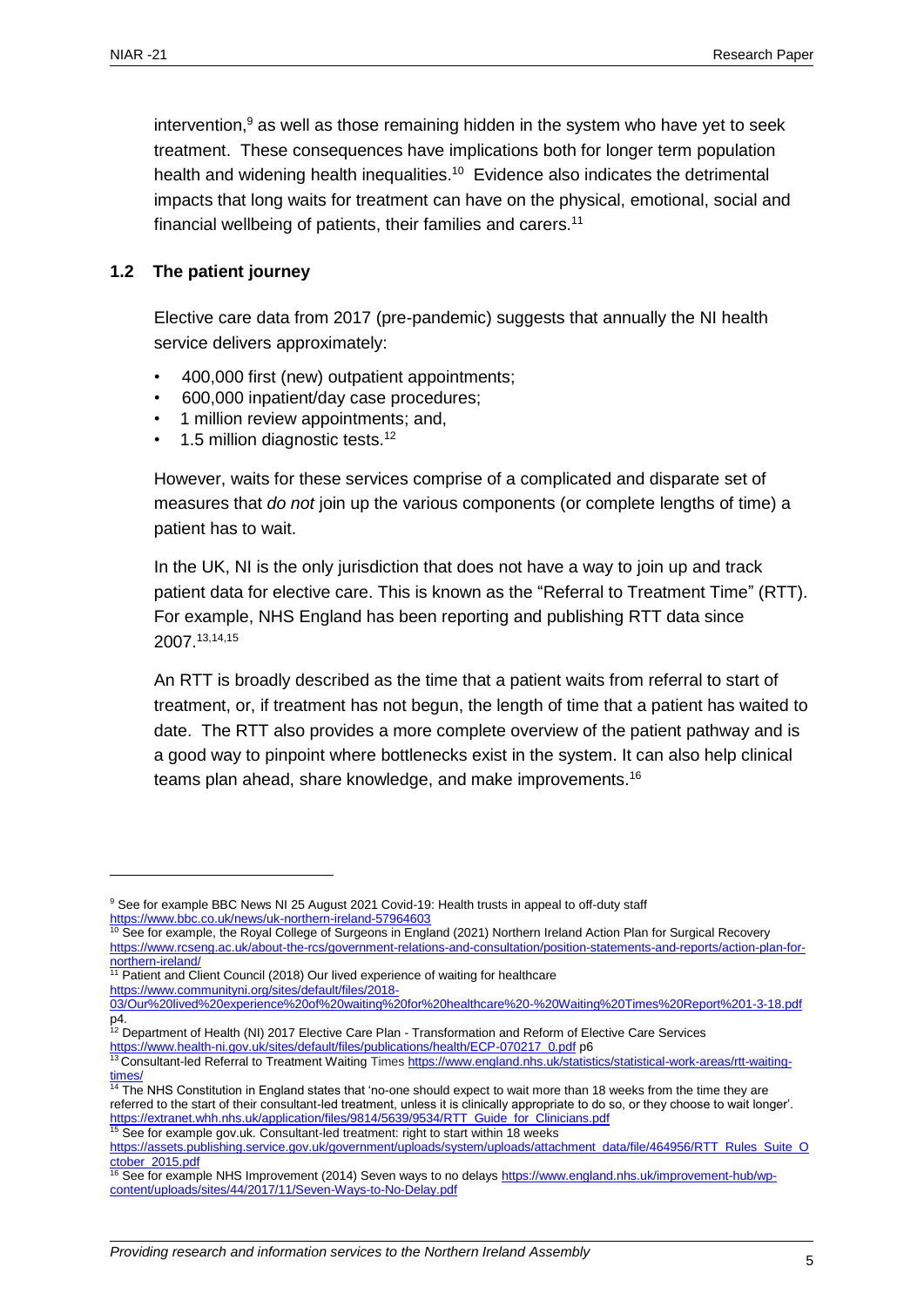In RTT systems elsewhere in the UK, targets are set at specific timepoints to ensure clinical care is delivered in a timely manner. As the RTT is not reported in NI, it is impossible to draw reliable comparisons with its performance against other UK jurisdictions.<sup>17</sup> Whilst implementing any form of RTT system is complicated, the return of investment in terms of having the most reliable set of data, insights regarding performance and tracking of patient flow should far outweigh any reason not to change.

Likewise, calls for an RTT system to be implemented in NI is not new. In 2014 the NI Assembly's Committee for Health recommended that the Department of Health implement a complete RTT system, amongst other measures, to improve monitoring of the waiting list backlog. The Department indicated that it was not possible to track parts of the patient pathway because "*there are elements of the pathway that may not be recorded anywhere*."<sup>18</sup>

Yet in 2015, in a briefing to the Committee for Health, Department Officials acknowledged that RTT targets should be the direction of travel:

*…because they provide a clear picture of the complete patient journey time and stop patients from being lost in the system, as they are tracked. They also reduce clinical risk….<sup>19</sup>*

Nevertheless, such a system has not been implemented to date, although the new Elective Care Framework (2021) has indicated that some form of RTT system will be progressed after 2023. 20

#### <span id="page-5-0"></span>**1.3. Official waiting times data**

 $\overline{a}$ 

Improving data is vital to widening our understanding of the NI waiting lists problem. However, the data available is not always easily understood and can be difficult to interpret. In the absence of RTT indicators, unlinked hospital waiting times are published on a quarterly basis by the Department of Health $^{21}$  to provide a snapshot of performance in three areas. These are shown in Figure 1.

<sup>20</sup> The Minister for Health has committed to introducing an RTT type system as part of the Elective Care Framework (2021) <sup>21</sup> Department of Health (NI) Publication of the Quarterly Northern Ireland Inpatient, Day Case, Outpatient and Diagnostic

 $17$  According to the Institute for Government - England, Scotland and Wales all measure the time from 'referral to treatment' (RTT) – the time that non-emergency patients wait between first being referred to starting treatment. However, it is only possible to fairly compare England and Wales because they both publish data on 'incomplete' waiting times – the length of time patients *who are currently on the waiting list* have been waiting. Scotland publishes data on complete referral to treatment times (people who have been treated), whereas England and Wales publish data on incomplete referral to treatment times (people who are waiting to be treated). Further Information is available at:

<https://www.instituteforgovernment.org.uk/publication/devolved-public-services/nhs>

<sup>18</sup> As cited in<http://www.niassembly.gov.uk/globalassets/documents/raise/publications/2017-2022/2020/health/0220.pdf> p5. 19 Committee for Health Social Services and Public Safety April 2015, Official Report Committee Report on Waiting Times for Elective Care, Department of HSSPS and HSCB[, http://aims.niassembly.gov.uk/officialreport/minutesofevidence.aspx?&cid=10](http://aims.niassembly.gov.uk/officialreport/minutesofevidence.aspx?&cid=10)

Waiting Times Statistics

[https://www.health-ni.gov.uk/news/publication-quarterly-northern-ireland-inpatient-day-case-outpatient-and-diagnostic-waiting](https://www.health-ni.gov.uk/news/publication-quarterly-northern-ireland-inpatient-day-case-outpatient-and-diagnostic-waiting-times-0)[times-0](https://www.health-ni.gov.uk/news/publication-quarterly-northern-ireland-inpatient-day-case-outpatient-and-diagnostic-waiting-times-0)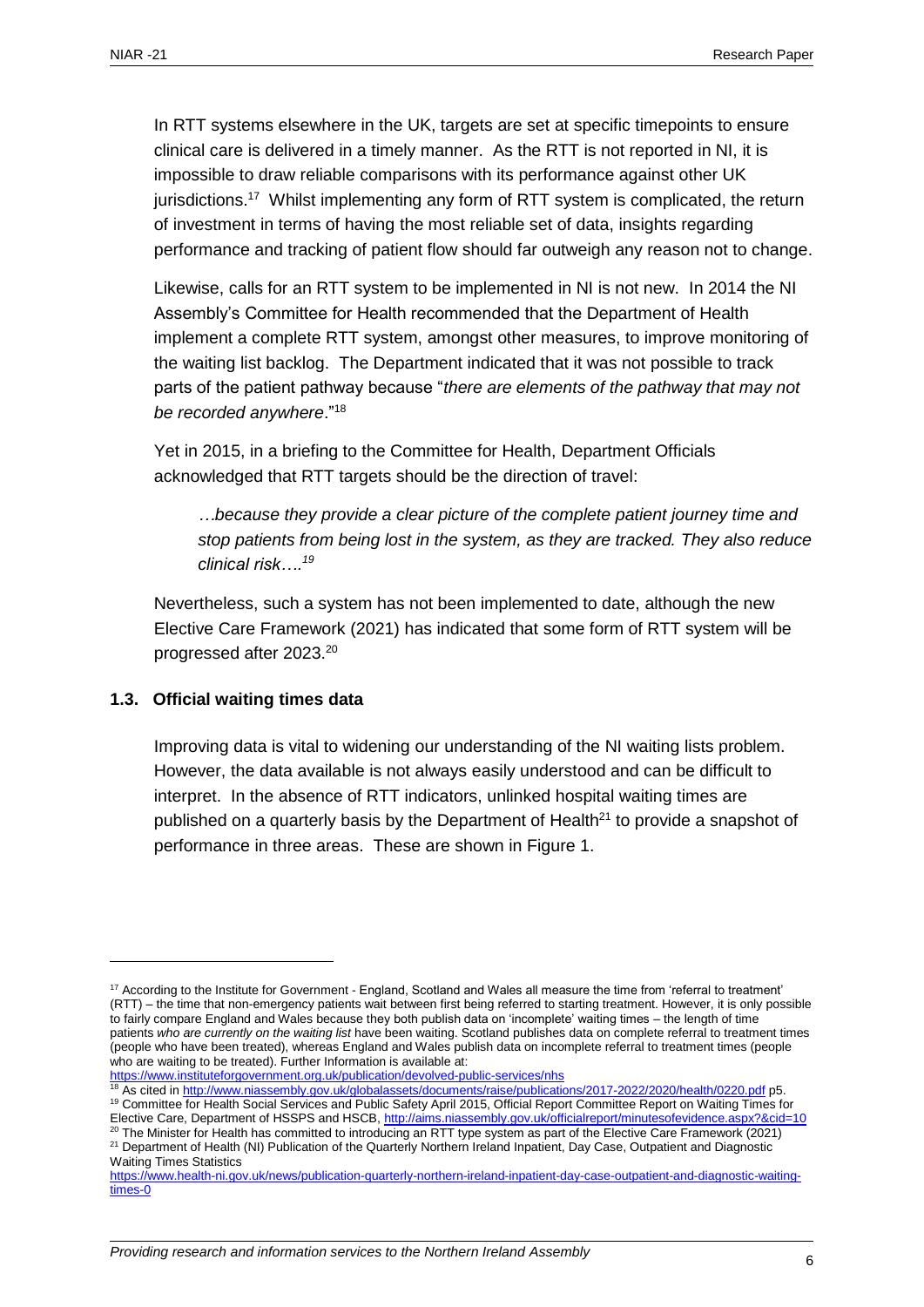#### **Figure 1. Hospital waiting times categories reported for elective care**<sup>22</sup>

- A first outpatient appointment<sup>23</sup>
- Diagnostic tests such as a psychological assessment, diagnostic imaging $^{24}$
- Inpatient care for those who stay in hospital for at least one night, and day cases who are discharged the same day

In terms of those waiting, the most up-to-date data for June 2021 shows there were:

- 184,873 patients waiting more than 1 year for a first outpatient appointment,
- 66,287 waiting more than 1 year for inpatient/day case treatment, and
- 48,543 waiting longer than 26 weeks for a diagnostic test.<sup>25</sup>

#### <span id="page-6-0"></span>**1.4 Waiting time targets**

In NI, several targets are attached to elective care waiting time data (for a first outpatient appointment, a diagnostic test or inpatient care). These are set annually by the Minister for Health.<sup>26</sup> However, experts have previously noted that elective care targets in NI are markedly less ambitious than the rest of the UK. $^{27}$ 

Table 1 shows the most recent targets and performance data available (April-June 2021/22).<sup>28</sup> As can be seen, all targets across NI have been breached:

<sup>&</sup>lt;sup>22</sup> Hospital performance data is also published for emergency and cancer services by the Department of Health, but are not considered within the remit of this paper.

 $^{23}$  Outpatient statistics include patients who have first been referred to an ICATS service and been triaged or seen by ICATS teams before then being subsequently referred for a first consultant led outpatient appointment. As cited in Thompson, J. and McKay, K. (2020) footnote 15 - email correspondence from DoH (NI).

<sup>&</sup>lt;sup>24</sup> Many of these, such as simple blood or urine tests can be performed (and often analysed) in a community or primary care setting.

<sup>&</sup>lt;sup>25</sup> Department of Health (NI) 2017 Elective Care Plan - Transformation and Reform of Elective Care Services [https://www.health-ni.gov.uk/sites/default/files/publications/health/ECP-070217\\_0.pdf](https://www.health-ni.gov.uk/sites/default/files/publications/health/ECP-070217_0.pdf) p45.

<sup>&</sup>lt;sup>26</sup> See Commissioning Plan Direction, as cited i[n https://www.health-ni.gov.uk/sites/default/files/publications/health/doh-elective](https://www.health-ni.gov.uk/sites/default/files/publications/health/doh-elective-care-framework-restart-recovery-redesign.pdf)[care-framework-restart-recovery-redesign.pdf](https://www.health-ni.gov.uk/sites/default/files/publications/health/doh-elective-care-framework-restart-recovery-redesign.pdf) p23.

<sup>27</sup> Appleby, J. in the BMJ. Data Briefing (November 2019) Waiting times compared across the four UK nations.

<sup>&</sup>lt;sup>28</sup> Department of Health (NI) (2021) Waiting times [https://www.health-ni.gov.uk/topics/doh-statistics-and-research/hospital](https://www.health-ni.gov.uk/topics/doh-statistics-and-research/hospital-waiting-times-statistics)[waiting-times-statistics](https://www.health-ni.gov.uk/topics/doh-statistics-and-research/hospital-waiting-times-statistics)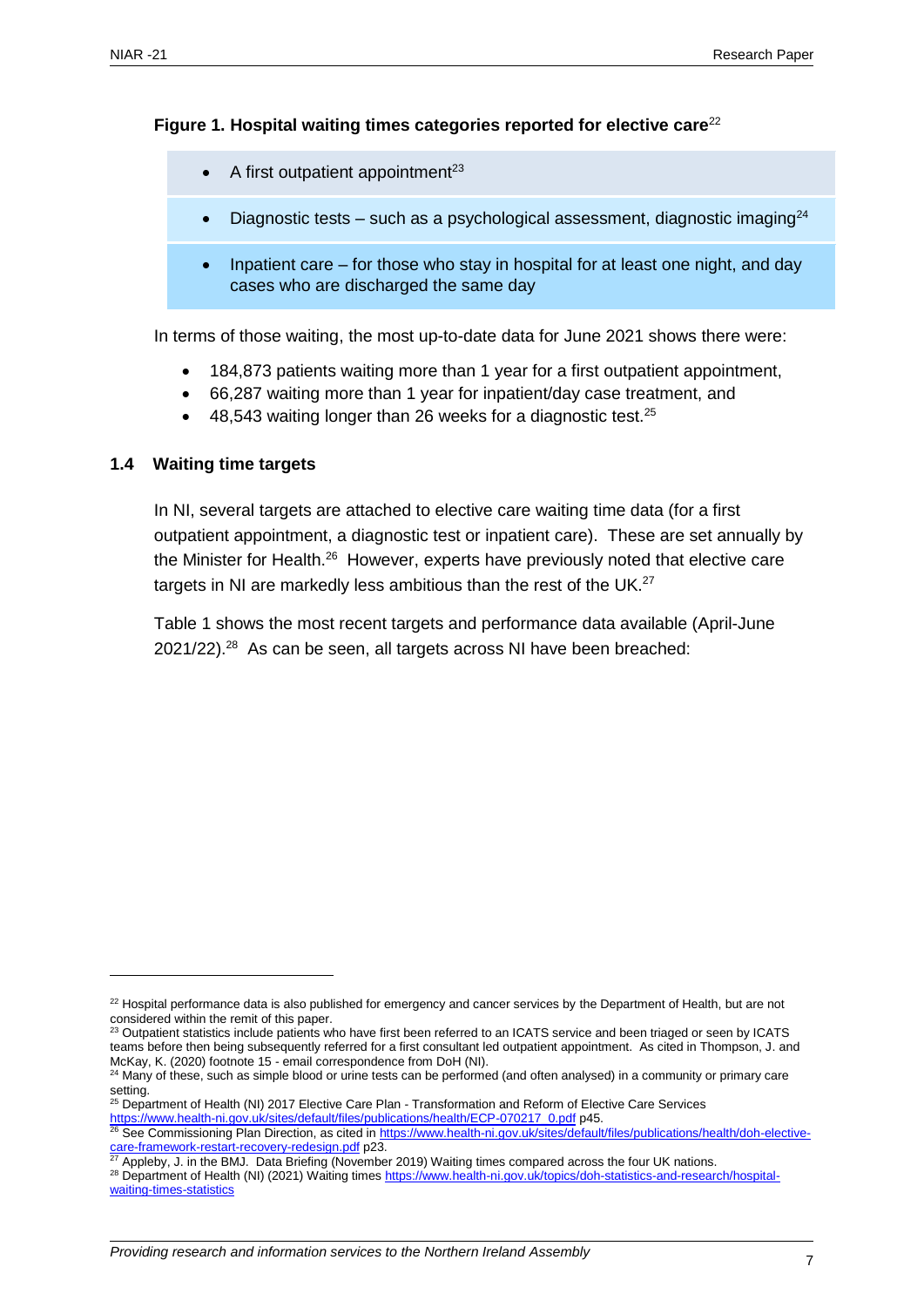| Targets for 21/22                                                                            | Target met/not met overall                                                |                      |  |  |  |  |
|----------------------------------------------------------------------------------------------|---------------------------------------------------------------------------|----------------------|--|--|--|--|
| First outpatient appointment targets                                                         |                                                                           |                      |  |  |  |  |
| 50% of patients should wait no longer<br>than 9 weeks for a first outpatient<br>appointment. | Not met - 82% of patients were<br>waiting more than 9 weeks               |                      |  |  |  |  |
| No patient should wait longer than 52<br>weeks for a first appointment.                      | Not met - 53% of patients were<br>waiting more than 52 weeks (1<br>year). |                      |  |  |  |  |
| Diagnostic targets                                                                           |                                                                           |                      |  |  |  |  |
| Less than 25% of patients should be<br>waiting over 9 weeks for a diagnostic<br>test.        | Not met - 52% of patients were<br>waiting more than 9 weeks               |                      |  |  |  |  |
| No patient should be waiting over 26<br>weeks for a diagnostic test.                         | Not met - 33% of patients were<br>waiting more than 26 weeks              | $\times$<br>$\times$ |  |  |  |  |
| All urgent diagnostic tests should be<br>reported on within 2 days                           | Not met - 82% were reported on<br>within two days                         |                      |  |  |  |  |
| Inpatient targets                                                                            |                                                                           |                      |  |  |  |  |
| 55% of patients should wait no longer<br>than 13 weeks for inpatient/day case<br>treatment   | Not met - 81% of patients were<br>waiting longer than 13 weeks            |                      |  |  |  |  |
| No patient should wait longer than 52<br>weeks for treatment.                                | Not met - 66,287 referrals for<br>people waiting over 52 weeks            |                      |  |  |  |  |

#### **Table 1.Current targets and performance associated with elective care (June 2021):** 29,30,31

It is also important to note that targets for a first outpatient appointment and for inpatient treatment have rarely been met since  $2009.^{32}$  This is despite those targets becoming more lenient over the past number of years. It is likely that the target parameters have changed because of the difficulty in Health and Social Care (HSC) Trusts meeting them, coupled with the rising demand for care. For example, in 2009 the target for a first outpatient appointment stated that "no patient should wait longer than 9 weeks for a first outpatient appointment"; whereas for the timeframe April 2021/22, the target is that "50% of patients should wait no longer than 9 weeks". $33$ 

- [ni.gov.uk/sites/default/files/publications/health/hs-niwts-inpatient-waiting-times-q1-21-22.pdf](https://www.health-ni.gov.uk/sites/default/files/publications/health/hs-niwts-inpatient-waiting-times-q1-21-22.pdf) <sup>32</sup> <http://www.niassembly.gov.uk/globalassets/documents/raise/publications/2017-2022/2020/health/0220.pdf> pp25-26
- 33 See Department of Health (NI)<https://www.health-ni.gov.uk/articles/outpatient-waiting-times>

<sup>&</sup>lt;sup>29</sup> Department of Health (NI) (2021) Outpatient waiting times Quarter Ending June 2021 [https://www.health-](https://www.health-ni.gov.uk/publications/northern-ireland-waiting-time-statistics-outpatient-waiting-times-june-2021)

[ni.gov.uk/publications/northern-ireland-waiting-time-statistics-outpatient-waiting-times-june-2021](https://www.health-ni.gov.uk/publications/northern-ireland-waiting-time-statistics-outpatient-waiting-times-june-2021)

<sup>&</sup>lt;sup>30</sup> Department of Health (NI) (2021) Diagnostic Waiting Times Quarter Ending June 202[1 https://www.health-](https://www.health-ni.gov.uk/sites/default/files/publications/health/hs-niwts-diagnostic-waiting-times-q1-21-22.pdf)

[ni.gov.uk/sites/default/files/publications/health/hs-niwts-diagnostic-waiting-times-q1-21-22.pdf](https://www.health-ni.gov.uk/sites/default/files/publications/health/hs-niwts-diagnostic-waiting-times-q1-21-22.pdf)

<sup>31</sup> Department of Health (NI) Inpatient and Day Case Waiting Times Quarter Ending June 202[1 https://www.health-](https://www.health-ni.gov.uk/sites/default/files/publications/health/hs-niwts-inpatient-waiting-times-q1-21-22.pdf)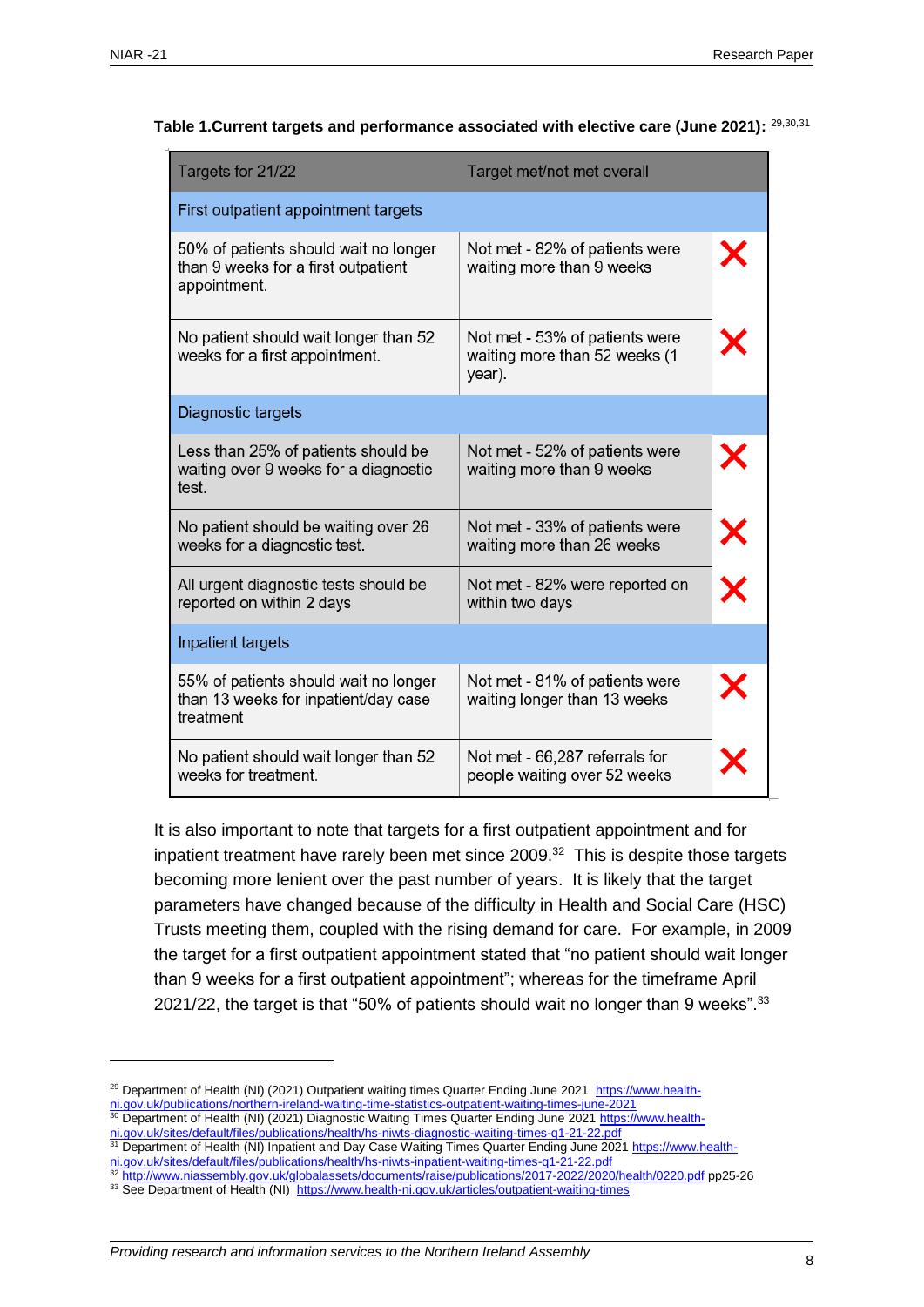Comparisons are made even more difficult when the target parameters keep moving over time, are repeatedly missed, and little is known about accountability mechanisms or sanctions for missed targets.

Furthermore, **no** targets or timeframes have been published for the 1 million follow-up review hospital appointments that take place in NI each year, as part of each patient's elective care journey.<sup>34</sup> Again, some form of RTT system would provide more comprehensive data on joining up the patient journey (such as review appointments) and flag areas for improvement within clinical specialities more quickly and accurately.

As can be seen in the following series of graphs, the number of patients waiting has been increasing over the last 5 years for outpatient, diagnostic and inpatient care. The graphs also show the number of waiters - at a given timepoint, against Ministerial targets.





<sup>34</sup> Essentially, review appointments are all appointments that are not 'new' appointments; follow a new outpatient attendance; a previous review attendance; an attendance at an emergency department; a domiciliary visit; or an inpatient admission for the same condition. Se[e https://www.health-ni.gov.uk/sites/default/files/publications/health/ECP-070217\\_0.pdf](https://www.health-ni.gov.uk/sites/default/files/publications/health/ECP-070217_0.pdf) p7.  $35$  Data compiled by M. Cipriano (RaISe) – data extracted from Department of Health Northern Ireland waiting time statistics: outpatient waiting times June 2021 <https://www.health-ni.gov.uk/publications/northern-ireland-waiting-time-statistics-outpatient-waiting-times-june-2021>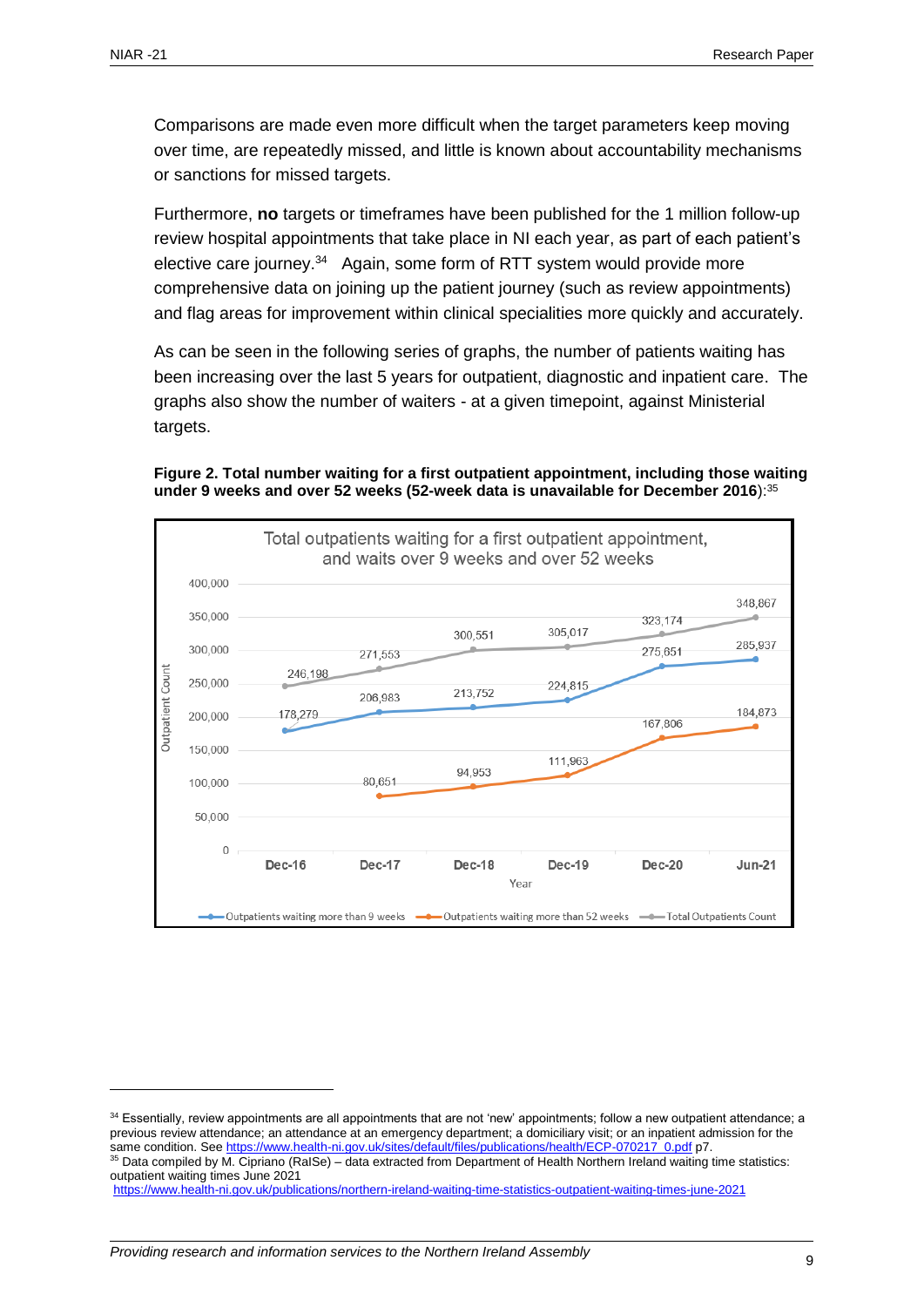

**Figure 3. Total numbers reported that are waiting for a diagnostic service; those waiting under 9 weeks, and over 26 weeks:** 36

**Figure 4. Total number waiting for inpatient/day case admission; and those waiting under over 13 weeks and over 52 weeks:**<sup>37</sup>



<sup>36</sup> <https://www.health-ni.gov.uk/publications/northern-ireland-waiting-time-statistics-diagnostic-waiting-times-june-2021>

<sup>37</sup> <https://www.health-ni.gov.uk/sites/default/files/publications/health/hs-niwts-inpatient-waiting-times-q1-21-22.pdf>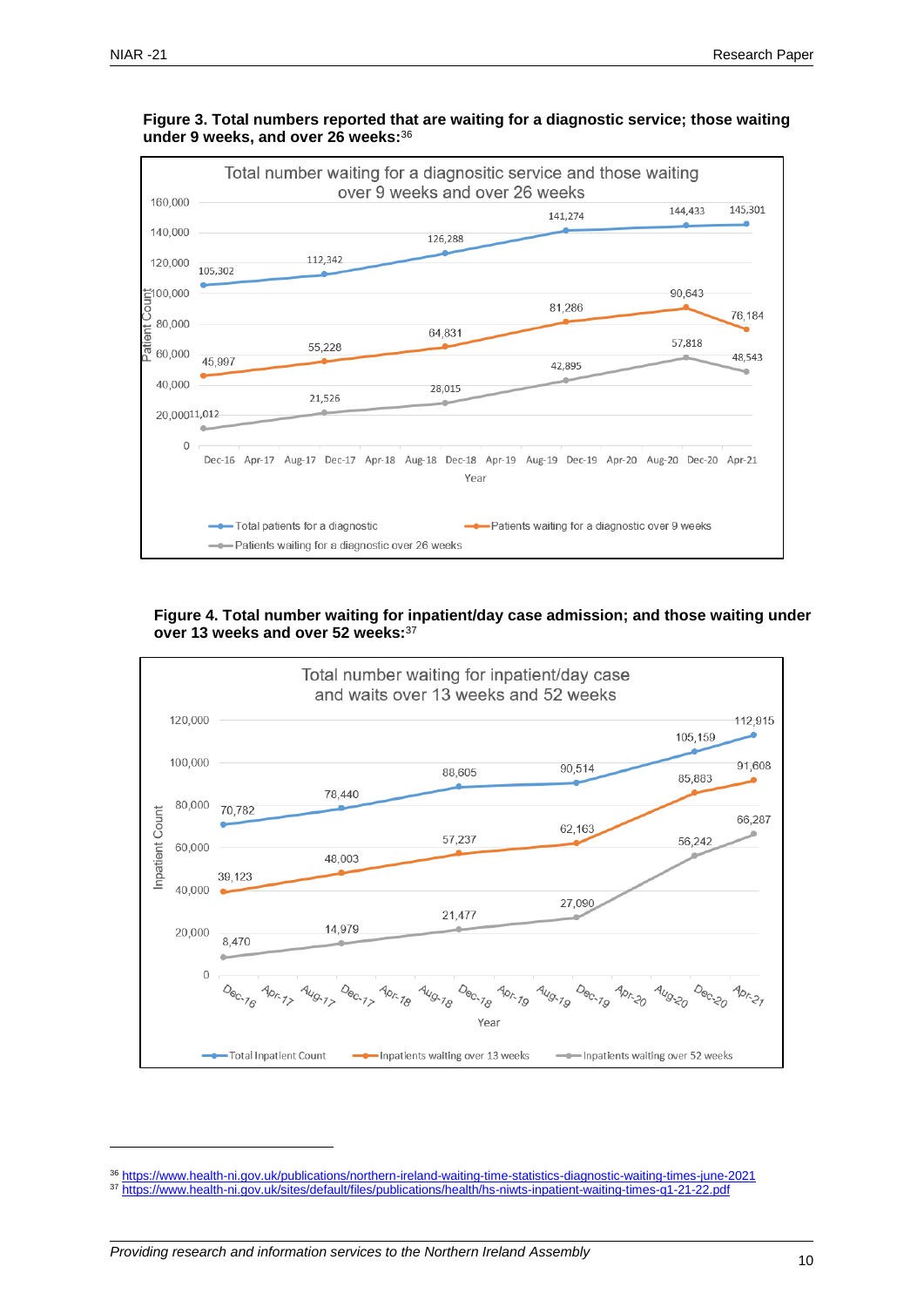#### <span id="page-10-0"></span>**1.5 Performance and timeframes**

Performance against the elective care targets has been described by the Minister for Health as unacceptable.<sup>38</sup> Inevitably, these waits can also have detrimental consequences on patient health and damage patient trust. <sup>39</sup> For example, long waiting times are one of the top areas of patient complaints, according to a study conducted by the Patient and Client Council in 2018.<sup>40</sup>

In regard to recent performance, hospital activity data suggests that during the pandemic reporting period (2020-2021), there has been a 50% decrease in outpatient activity; a 28% decrease in inpatient and day patient activity; and a 46% decrease in theatre activity.<sup>41</sup>

In addition, there is also an unquantified, but likely considerable, level of wasted resources each year and potential delays in treatment due to missed and cancelled appointments. Data for 2020/2021 indicates that hospitals cancelled far more appointments than patients - who either missed, or did not attend their outpatient appointments. In summary:

- Patients missed 89,291 outpatient appointments<sup>42</sup> a 'Did Not Attend' rate of 7.2%;
- Patients cancelled 72,596 outpatient appointments a 'Could Not Attend' rate of 5.9%; and,
- Hospitals cancelled 232,902 appointments a 'hospital cancellation rate' of 16.8%.<sup>43</sup>

#### <span id="page-10-1"></span>**1.6 Increasing demand over time**

 $\overline{a}$ 

The number of people waiting for a first outpatient appointment has been increasing over the last number of years. In June 2015, there were nearly 86,000 referrals waiting **over 18 weeks** for a first outpatient appointment (those waiting over 52 weeks were not reported as 18 weeks was the cut off target that no patient should wait longer than). Whilst not directly comparable, but to illustrate the extent of the increase, in June 2021 **nearly 185,000 referrals have been waiting over 52 weeks** (the new cut off target) for a first outpatient appointment.<sup>44</sup> Currently, the clinical specialties with the highest number of people waiting over 52 weeks include: Ear, Nose and Throat; General Surgery; Dermatology; Gynaecology; Neurology; Trauma and Orthopaedic Surgery;

<sup>39</sup> Systems not structures, (2020)<https://www.health-ni.gov.uk/sites/default/files/publications/health/expert-panel-full-report.pdf> p64.

<sup>&</sup>lt;sup>38</sup> Black, LA. (2016) Why are we waiting? Outpatient appointments. See

<http://www.niassembly.gov.uk/globalassets/documents/raise/publications/2015/hssps/12015.pdf>

<sup>&</sup>lt;sup>40</sup> Patient and Client Council (2018) Our lived experience of waiting for healthcare

[https://www.communityni.org/sites/default/files/2018-03/Our%20lived%20experience%20of%20waiting%20for%20healthcare](https://www.communityni.org/sites/default/files/2018-03/Our%20lived%20experience%20of%20waiting%20for%20healthcare%20%20-%20Waiting%20Times%20Report%201-3-18.pdf)  [%20-%20Waiting%20Times%20Report%201-3-18.pdf](https://www.communityni.org/sites/default/files/2018-03/Our%20lived%20experience%20of%20waiting%20for%20healthcare%20%20-%20Waiting%20Times%20Report%201-3-18.pdf) p4.

<sup>&</sup>lt;sup>41</sup> Department of Health (NI) (2021) Hospital Statistics: Outpatient Activity Statistics 2020/2[1 https://www.health](https://www.health-ni.gov.uk/sites/default/files/publications/health/hs-outpatient-stats-20-21_0.pdf)[ni.gov.uk/sites/default/files/publications/health/hs-outpatient-stats-20-21\\_0.pdf](https://www.health-ni.gov.uk/sites/default/files/publications/health/hs-outpatient-stats-20-21_0.pdf)

 $^{42}$  This included Patients missed 54,952 face-to-face and 34,197 virtual appointments, giving Did Not Attend (DNA) rates of 7.3 and 7.1 respectively.

<sup>43</sup> Personal correspondence with Department of Health NI. Minister of Health response received on 19.8.2021

<sup>44</sup> Information Analysis Directorate (2021) Northern Ireland Waiting Time Statistics: Outpatient Waiting Times Quarter Ending March 202[1https://www.health-ni.gov.uk/sites/default/files/publications/health/hs-niwts-outpatient-waiting-times-q4-20-21.pdf](https://www.health-ni.gov.uk/sites/default/files/publications/health/hs-niwts-outpatient-waiting-times-q4-20-21.pdf) p11.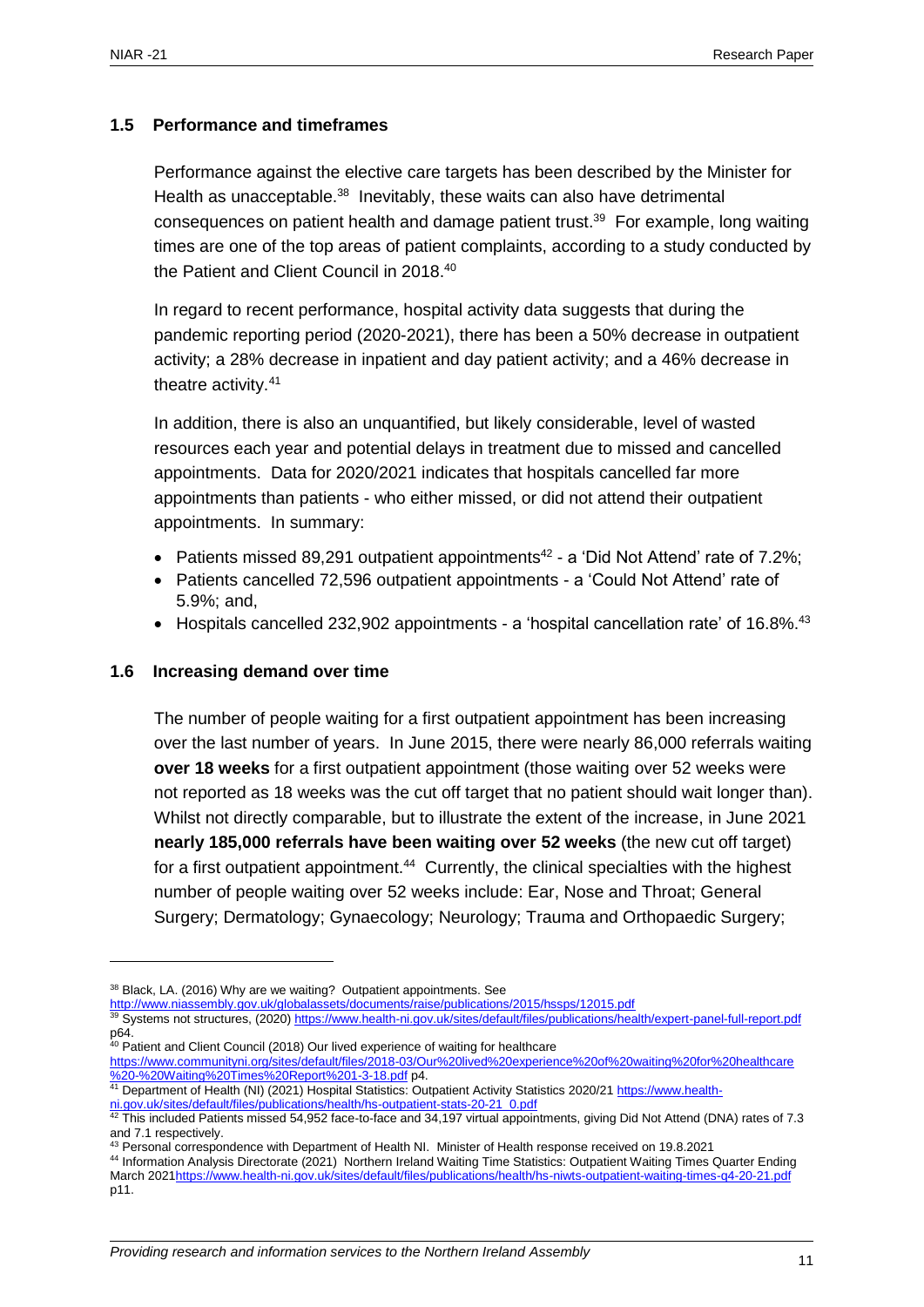and Ophthalmology.<sup>45</sup> In some cases, these figures are quadruple the numbers that were waiting for the same specialities in 2015.

Indeed, the total timeframe that many patients are waiting is likely to far exceed the waiting times reported in official data; with waits for a *first* outpatient appointment of around four or five years not uncommon. <sup>46</sup> Again, this does not include any follow up tests or treatment. However, many patients can be seen within weeks if they are able to pay for private care. They may also be treated by some of the same staff working in the public health and social care system. These realities can further perpetuate the health inequalities that the Department of Health is working seeks to reduce.

To illustrate the extent of the waits being experienced, an article in the British Medical Journal (2019) by economist John Appleby stated:

*At the Western HSC Trust…patients with an orthopaedic upper limb problem face a potential maximum wait of nearly five and a half years for their first outpatient appointment. They then have the prospect of a further four or more years if they need to be admitted for surgery*. 47

The article also indicated that the ability to meet such targets:

…*depends on basic factors such as money, management, commitment, organisational strategies at the front line, and the productivity of the system in converting its budget into activity*.

Meanwhile, others have indicated the length of time people in NI are waiting compared to elsewhere. For example, a report in 2019 by the Nuffield Trust suggested that:

…*a person in Northern Ireland is at least 48 times as likely as a person in Wales to wait more than a year for care*. 48

It also suggested:

*…In early 2019, the list of people waiting over one year in England was equivalent to one person per 48,524 inhabitants. In Northern Ireland, it was equivalent to one person in 16*. 49

<sup>45</sup> Department of Health (NI[\) https://www.health-ni.gov.uk/sites/default/files/publications/health/hs-niwts-outpatient-waiting-times](https://www.health-ni.gov.uk/sites/default/files/publications/health/hs-niwts-outpatient-waiting-times-q1-21-22.pdf)<mark>[q1-21-22.pdf](https://www.health-ni.gov.uk/sites/default/files/publications/health/hs-niwts-outpatient-waiting-times-q1-21-22.pdf)</mark> p7.

<sup>&</sup>lt;sup>46</sup> Dayan, M. and Heenan, D. (2021) Nuffield Trust Seven points of action to help address Northern Ireland's waiting list woes.

[https://www.nuffieldtrust.org.uk/news-item/seven-points-of-action-which-would-help-address-northern-ireland-s-waiting-list](https://www.nuffieldtrust.org.uk/news-item/seven-points-of-action-which-would-help-address-northern-ireland-s-waiting-list-mess-once-and-for-all)[mess-once-and-for-all](https://www.nuffieldtrust.org.uk/news-item/seven-points-of-action-which-would-help-address-northern-ireland-s-waiting-list-mess-once-and-for-all)

<sup>47</sup> Appleby, J. in the BMJ. Data Briefing (November 2019) Waiting times compared across the four UK nations.

<sup>48</sup> Dayan, M. and Heenan, D. (2019) Change or collapse Lessons from the drive to reform health and social care in Northern Irelan[d https://www.nuffieldtrust.org.uk/files/2019-07/nuffield-trust-change-or-collapse-web-final.pdf](https://www.nuffieldtrust.org.uk/files/2019-07/nuffield-trust-change-or-collapse-web-final.pdf)

<sup>49</sup> Ibid, p11.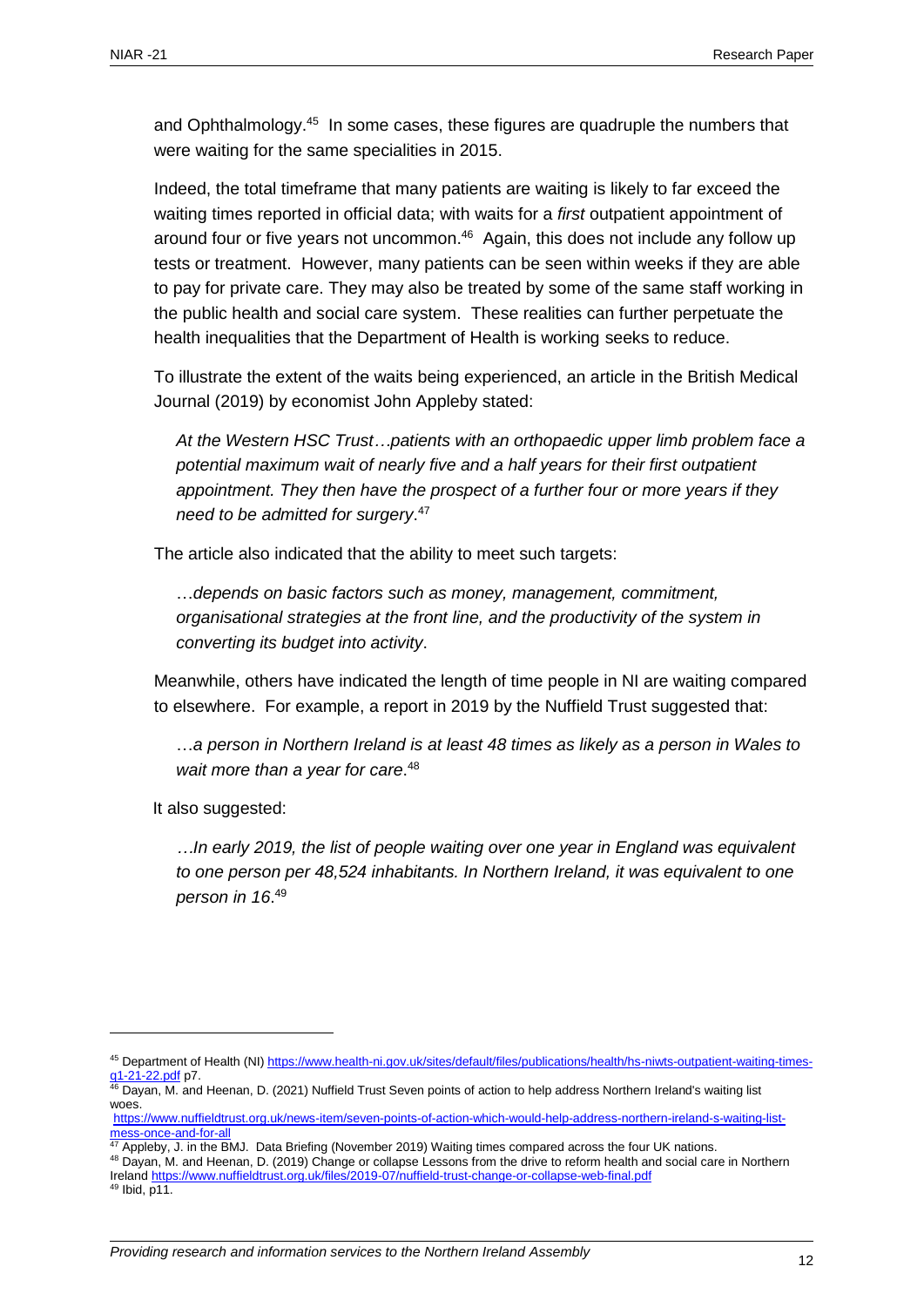In 2020, the Institute for Government stated that:

*…By March 2020, almost 40% of patients on waiting lists in Northern Ireland had been waiting longer than a year just to get an appointment – in England just 0.1% of patients on waiting lists were waiting a year or longer for the whole journey from referral to treatment…. 50*

In addition to not knowing how long people have waited so far in their treatment pathway, it is also not known how many patients are waiting for an elective care service in more than one area, or those who are being counted more than once in the figures. It is also unclear how many people on a waiting list are accessing care via Emergency Departments because they have waited so long to see a clinical specialist. Whilst this data may be available in some format to the Department of Health, it is not publicly available.

This raises a number of questions, including:

- How can the true extent of waiting times be quantified?
- Why have the needed changes taken so long?
- How do we know where the biggest improvements can be made?
- How can targets be made more meaningful?
- How can the data for NI be more readily compared so that lessons can be learned from other jurisdictions in the UK who have historically had much shorter elective care waiting times?

## <span id="page-12-0"></span>2. What has caused our waiting lists to become so long?

Whilst healthcare systems and elective care waiting times across the UK have been deeply impacted by the pandemic, it is useful to examine some of the factors that have led to the increase in waiting lists on a local level. Over the past 15 years, NI's waiting lists trajectory has been increasing - albeit with some brief periods of stability. This stability was often due to funding injections, combined with initiatives like increased working patterns and the use of the independent sector to reduce the numbers of people waiting.<sup>51</sup>

The Department of Health has cited a number of reasons behind the growing waiting lists, such as: 52,53

- Financial constraints and over-reliance on short-term funding;
- Rising gap between funded health service capacity (ability to provide services) and increasing patient demand (increased referrals);

- 52 Department of Health (NI) 2017 Elective Care Plan Transformation and Reform of Elective Care Services [https://www.health-ni.gov.uk/sites/default/files/publications/health/ECP-070217\\_0.pdf](https://www.health-ni.gov.uk/sites/default/files/publications/health/ECP-070217_0.pdf) p4.
- 53 Department of Health (NI) Elective Care Framework (2021) [https://www.health-](https://www.health-ni.gov.uk/sites/default/files/publications/health/doh-elective-care-framework-restart-recovery-redesign.pdf)

<sup>&</sup>lt;sup>50</sup> Institute for Government (2020) Devolved public service[s https://www.instituteforgovernment.org.uk/publication/devolved](https://www.instituteforgovernment.org.uk/publication/devolved-public-services/summary)[public-services/summary](https://www.instituteforgovernment.org.uk/publication/devolved-public-services/summary)

<sup>&</sup>lt;sup>51</sup> Black, LA. NI Assembly paper – Why are we waiting?

<http://www.niassembly.gov.uk/globalassets/documents/raise/publications/2015/hssps/12015.pdf>

[ni.gov.uk/sites/default/files/publications/health/doh-elective-care-framework-restart-recovery-redesign.pdf](https://www.health-ni.gov.uk/sites/default/files/publications/health/doh-elective-care-framework-restart-recovery-redesign.pdf)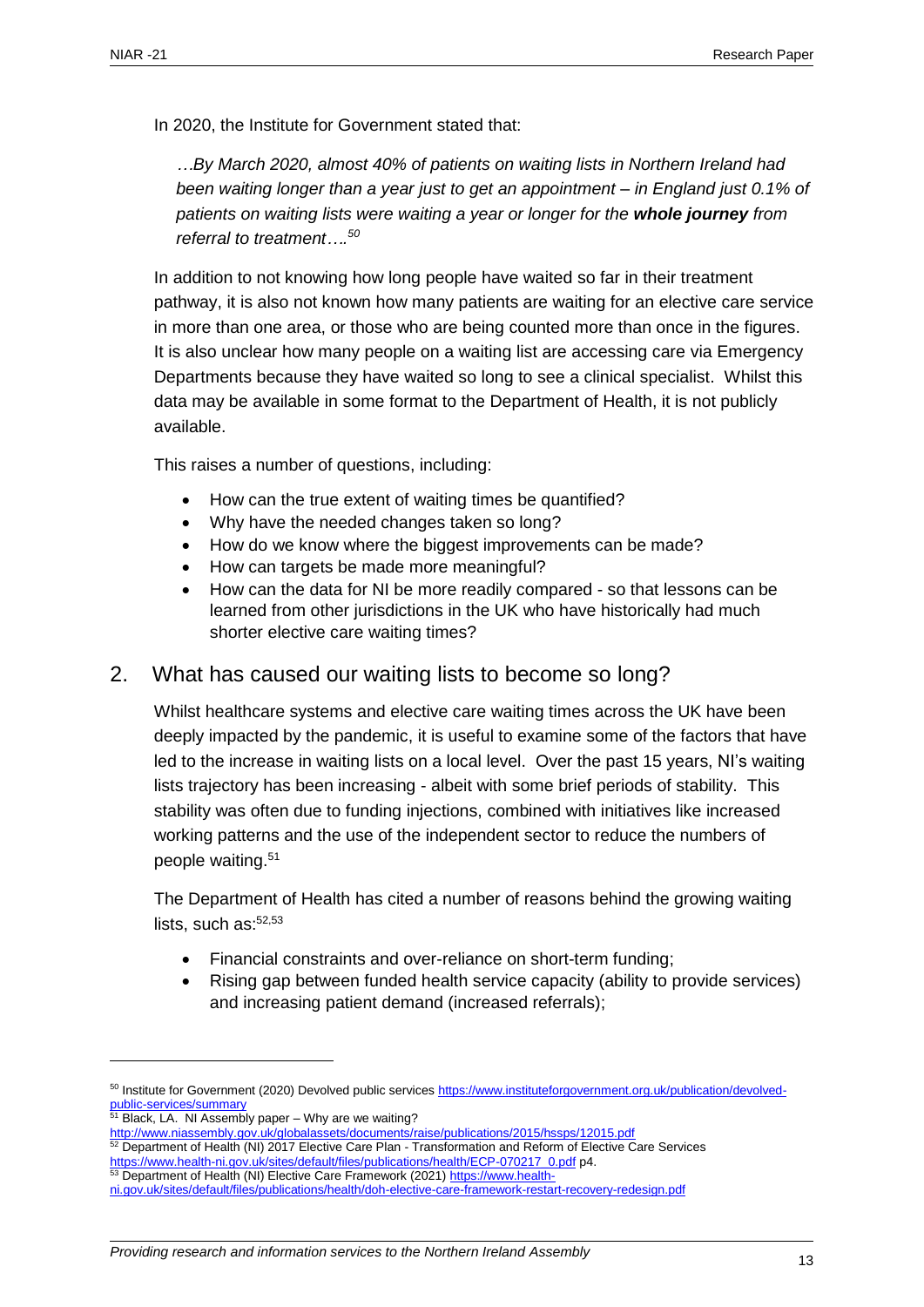- Workforce issues, such as staff recruitment, retention, use of agency workers;
- Unsuitably configured services, such as acute services;
- Relationship and flow between scheduled and unscheduled care;
- Aging population and higher chronic disease burden; and,
- Impact of COVID-19.

Others have also put forward reasons for the lack of progress, including: 54, 55, 56, 57, 58

- Poor accountability:
- Little motivation or ambition to tackle waiting times;
- A general reactive, rather than proactive, preventative approach to care;
- Lack of strategic planning and published data (for workforce planning, budget, details of how waiting lists are managed);
- A siloed mentality and centralised power structures;
- Political blockages such as the collapse of the NI Executive (2017-2020); and,
- Difficult political decisions to centralise services repeatedly not being taken.

#### <span id="page-13-0"></span>3. Plans and policies to reduce waiting lists

Over the years, a number of policies and plans have been developed in an attempt to tackle waiting lists.<sup>59</sup> There are two aspects to this: one is to address the backlog of patients waiting, and the other is to address the capacity gap. This needs to be taken in the context that all the while, new patients are continually being added to the lists for various clinical specialties.

In addition to the plans to tackle waiting times, seven major reviews concerning the wider need for transformation of the NI health and social care system have been undertaken in recent years.<sup>60</sup> The overarching messages stemming from those reviews included: the rationalisation of services; creating larger hospitals; regionalising specialist care; and focussing on prevention. However, the sheer number of reviews led to a sense of *review fatigue*, which was acknowledged in the 2016 "Bengoa Report", *Systems not Structures*. It indicated that the NI health service had:

*…repeatedly spent significant time and resources analysing the challenges it faces, identifying the weaknesses in the current model, making recommendations for* 

<sup>54</sup> BBC News NI (19 May 2021) Northern Ireland has 'lost control' of hospital waiting lists <https://www.bbc.co.uk/news/uk-northern-ireland-57169143>

<sup>&</sup>lt;sup>55</sup> Dayan, M. and Heenan, D. (2019) Change or collapse Lessons from the drive to reform health and social care in Northern Irelan[d https://www.nuffieldtrust.org.uk/files/2019-07/nuffield-trust-change-or-collapse-web-final.pdf](https://www.nuffieldtrust.org.uk/files/2019-07/nuffield-trust-change-or-collapse-web-final.pdf) <sup>56</sup> BMJ. Griffiths, N. (2019) How the lack of government is affecting healthcare in Northern Ireland

<https://www.bmj.com/content/364/bmj.l72>

<sup>&</sup>lt;sup>57</sup> Royal College of Surgeons in England in Northern Ireland (2021) Northern Ireland Action plan for Surgical Recovery: 10 steps not 10 years. [https://www.rcseng.ac.uk/about-the-rcs/government-relations-and-consultation/position-statements-and](https://www.rcseng.ac.uk/about-the-rcs/government-relations-and-consultation/position-statements-and-reports/action-plan-for-northern-ireland/)[reports/action-plan-for-northern-ireland/](https://www.rcseng.ac.uk/about-the-rcs/government-relations-and-consultation/position-statements-and-reports/action-plan-for-northern-ireland/)

<sup>&</sup>lt;sup>58</sup> House of Commons. Northern Ireland Affairs Committee (2019) Health funding in Northern Ireland. <https://publications.parliament.uk/pa/cm201919/cmselect/cmniaf/300/300.pdf> p3.

<sup>59</sup> <http://www.niassembly.gov.uk/globalassets/documents/raise/publications/2017-2022/2020/health/0220.pdf>

<sup>&</sup>lt;sup>60</sup> Nuffield Trust: Health and social care in Northern Ireland – critical care[? https://www.nuffieldtrust.org.uk/news-item/health](https://www.nuffieldtrust.org.uk/news-item/health-and-social-care-in-northern-ireland-critical-care#the-diagnosis-is-clear)[and-social-care-in-northern-ireland-critical-care#the-diagnosis-is-clear](https://www.nuffieldtrust.org.uk/news-item/health-and-social-care-in-northern-ireland-critical-care#the-diagnosis-is-clear)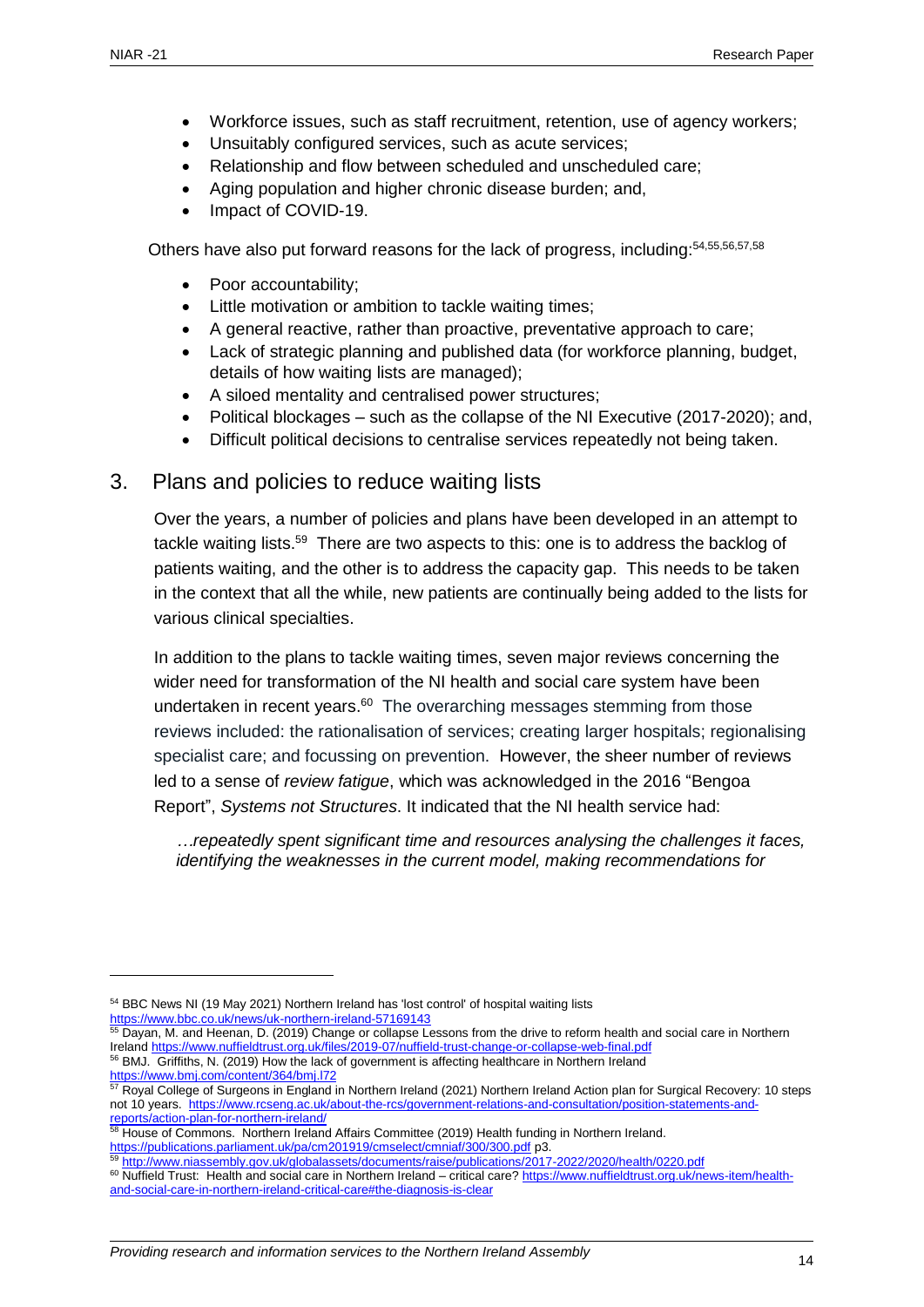*change, but subsequently failing to enact the necessary transformation to make these happen.<sup>61</sup>*

In addition to those reviews, Table 2 provides a timeline of plans from the last 5 years, which included proposals or actions to reduce waiting lists.

 **Table 2. Summary of plans indicating intentions for future delivery of elective care:**

| Year | Plan or policy                                                                                                                                                                                                                                                                                                                                                                                                                              |
|------|---------------------------------------------------------------------------------------------------------------------------------------------------------------------------------------------------------------------------------------------------------------------------------------------------------------------------------------------------------------------------------------------------------------------------------------------|
| 2016 | As part of 'Health & Wellbeing 2026: Delivering Together' the Department of<br>Health stated it would: "Develop a comprehensive approach for addressing<br>waiting lists" in 2017.62                                                                                                                                                                                                                                                        |
| 2017 | This approach was outlined the Elective Care Plan. <sup>63</sup> It included 6<br>commitments to reduce waiting lists, such as increasing patient self-<br>management services, expanding capacity in primary care, and access<br>between primary and secondary care, modernising secondary care services<br>and establishing new service models - for example regional Elective Care<br>and Treatment Centres.                             |
| 2018 | A Progress Report on the 2017 Elective Care Plan warns that managing<br>waiting lists with short term funding is not sustainable and that radical<br>change, supported by investment was needed. <sup>64</sup> However, what tangible<br>progress has been made from the original actions is not clearly outlined.                                                                                                                          |
| 2020 | The New Decade, New Approach agreement <sup>65</sup> gives a commitment that the<br>Northern Ireland Executive will produce a new action plan on waiting<br>times. <sup>66</sup> This would also seek to change how waiting times are measured to<br>reflect the entire patient journey (RTT), with appropriate targets.                                                                                                                    |
| 2021 | An Elective Care Framework - Restart, recovery, and redesign <sup>67</sup> is<br>published. This 5-year plan sets out how to reduce patient backlog and<br>provides a new approach for elective care. It proposes a £700m investment<br>required over a 5-year period. The plan is also based on 6 principles such<br>as: recurrent and additional investment, fully resourced capacity, close<br>monitoring of performance and investment. |

Given that there have been two Elective Care plans within four years, the next section of this Research Paper discusses the actions and outcomes that have been outlined in those plans, and any information on progress to date.

<sup>&</sup>lt;sup>61</sup> Systems not Structures (2020)<https://www.health-ni.gov.uk/sites/default/files/publications/health/expert-panel-full-report.pdf> p9.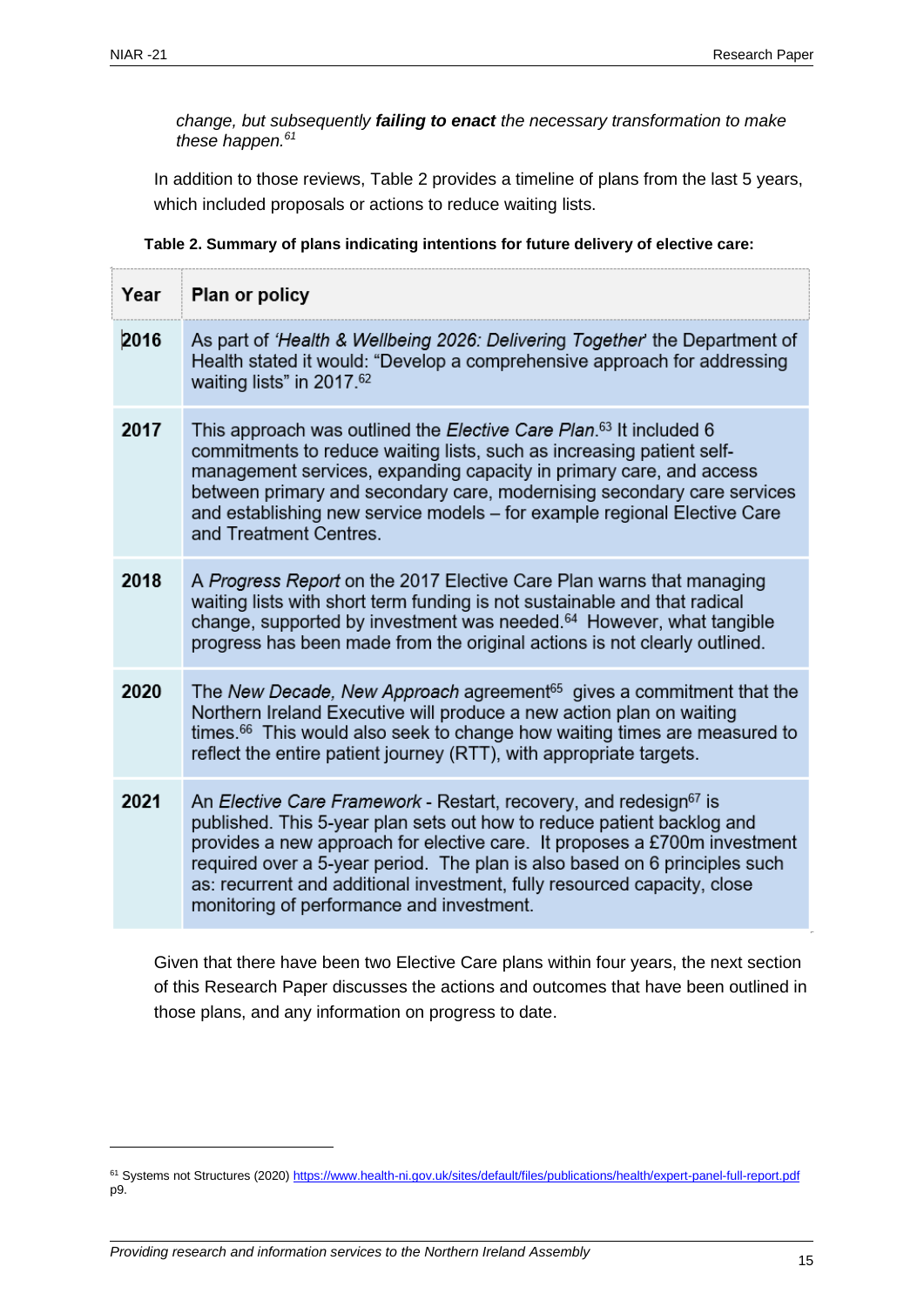#### <span id="page-15-0"></span>**3.1 What actions were in the 2017 Elective Care Plan?**

As mentioned in Table 2, the 2017 Elective Care Plan contained 6 commitments and a number of actions to be overseen by a Transformation Implementation Group.<sup>62</sup> The ambition was:

*…to transform Elective Care services to future delivery models where, when people need specialist healthcare, they have timely access to safe, high quality assessment, diagnosis and treatment; where staff are empowered and supported to do what they do best, working in a service that is efficient and sustainable for the future*. 63

The Elective Care Plan also wanted to reform in-house healthcare services, in order to reduce reliance on the private (independent) sector.<sup>64</sup> Another commitment set out in the Plan was: "*to reduce the current maximum waiting time for a first out-patient appointment and in-patient/day case procedure to 52 weeks, and for a diagnostics appointment to 26 weeks*." Other actions, many of which were not new, included:

- Strengthening performance management and accountability;
- Reviewing waiting lists by primary and secondary care;
- Renewing focus on improving theatre productivity, e.g. mobile theatres,
- Reducing overnight stays;
- Ensuring treatment occurs in the most appropriate place;
- Consolidating outpatient sites;
- Providing one-stop clinics to reduce number of outpatient reviews;
- Expanding ambulatory care;
- Improving patient 'Did Not Attend' rates and late cancellation rates;
- Increasing nurse-led colonoscopy pre-assessments, nurse-led flexible cystoscopy, and non-medical Gastroenterology Endoscopy;
- Increasing telephone reviews;
- Reducing levels of hospital cancelled clinics:
- Improving imaging services and ways of reporting;
- Improving audiology processes; and,
- Establishing Elective Care Centres, to provide a dedicated resource for less complex planned surgery and other procedures, as well as HSC regional Elective Diagnostic Centre.

However, the scale of transformation needed was caveated by:

*…the availability of finance to implement the actions and the approval of business cases which will underpin transformation*. 65

<sup>62</sup> Department of Health (NI) Transformation Implementation Group [https://www.health-](https://www.health-ni.gov.uk/sites/default/files/publications/health/tig-terms-reference.pdf)

[ni.gov.uk/sites/default/files/publications/health/tig-terms-reference.pdf](https://www.health-ni.gov.uk/sites/default/files/publications/health/tig-terms-reference.pdf)

<sup>63</sup> Department of Health (NI) 2017 Elective Care Plan - Transformation and Reform of Elective Care Services <https://www.health-ni.gov.uk/publications/elective-care-plan-transformation-and-reform-elective-care-services> p17.  $4$  Ibid, p17

<sup>&</sup>lt;sup>65</sup> Department of Health (NI) 2017 Elective Care Plan - Transformation and Reform of Elective Care Services <https://www.health-ni.gov.uk/publications/elective-care-plan-transformation-and-reform-elective-care-services>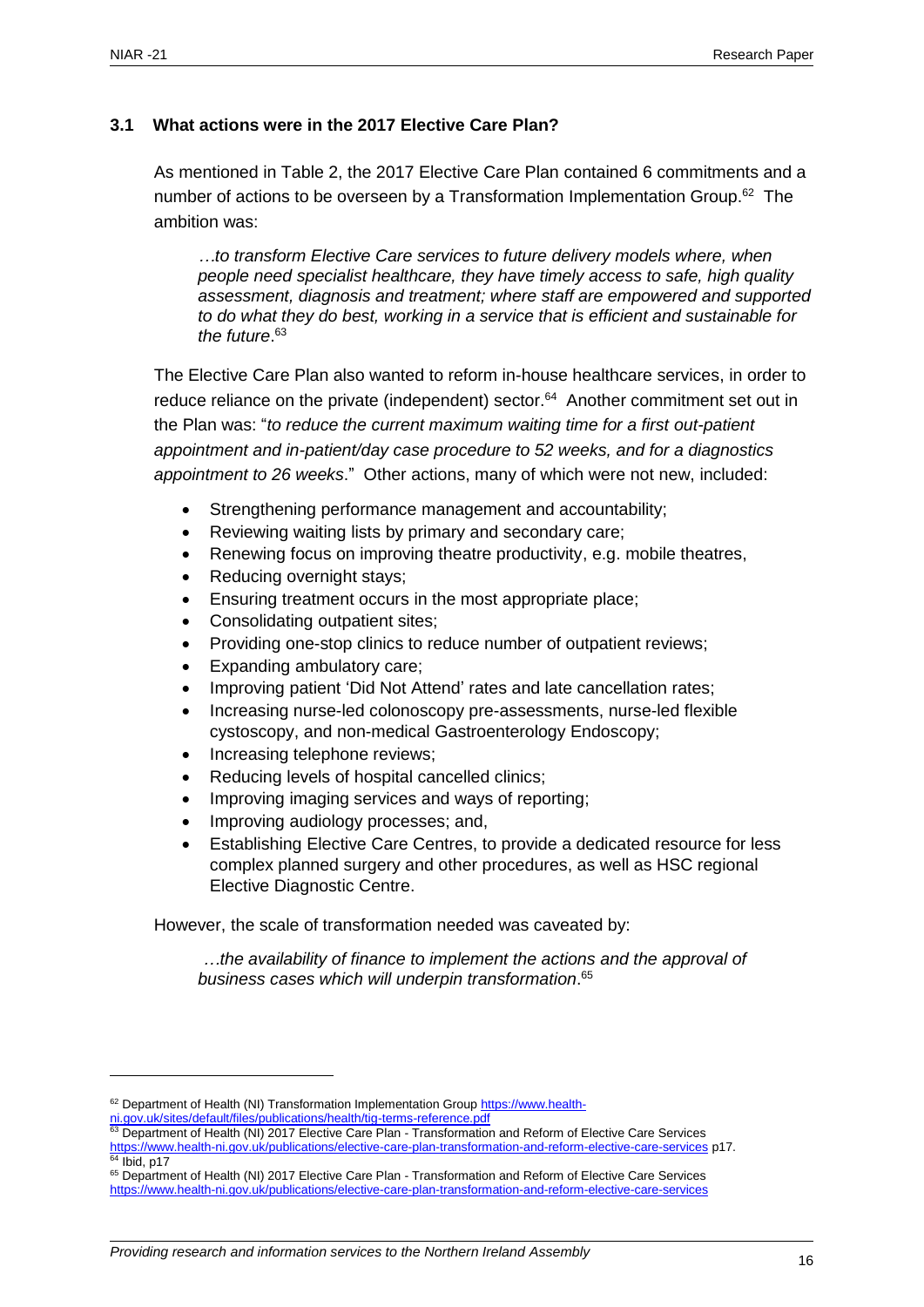#### <span id="page-16-0"></span>**3.2 Progress report on 2017 Elective Care Plan**

In 2018, the Department of Health published a progress report on the 2017 Elective Care Plan. Whilst there is some evidence of progress, there is little in the way of timelines/project delivery milestones for when actions would be completed. There are several citations of "plans being developed", or "work underway", but what this has translated into in practice against the original actions outlined in the Plan was not evident in the progress report.

In addition, the commitment "*to reduce the current maximum waiting time for a first outpatient appointment and in-patient/day case procedure to 52 weeks, and for a diagnostics appointment to 26 weeks"* was not achieved. The Department cited the reason for this being due to "*the required level of funding not being made available*". 66

No further update on progress against the 2017 plan has since been published, and the scale or progress remains largely unknown. Given that this Plan has now in many ways been superseded by the Elective Care Framework, it remains unclear as to what will happen to the actions within the 2017 Elective Care Plan. The new Elective Care Framework does suggest that the previous Plan "…*is still a valid roadmap for change*", but it also states that "…*the collapse of the Northern Ireland Executive was a significant contributory factor to the inability to implement the 2017 Elective Care Plan*". 67

#### <span id="page-16-1"></span>**3.3 What actions are in the Elective Care Framework?**

In 2021, the Minister for Health, Robin Swann launched the Elective Care Framework. At the time the Minister stated that it is likely to take up to 10 years to both fully resolve waiting lists and to develop a sustainable elective care service. However, this timescale was deemed to be a "catastrophic assessment" by the Royal College of Surgeons of England, who also published an action plan and recommendations for tacking waiting lists entitled *Northern Ireland action plan for surgical recovery:10 steps not 10 years.<sup>68</sup>* Details of their recommendations are provided in Appendix 1.

The Elective Care Framework is a five-year plan, whereby £707.5 million of additional investment will be required to reduce the backlog of patients currently on waiting lists.<sup>69</sup> The Framework indicates that demand for elective care is also predicted to increase substantially in the next 5 years. When demand goes above HSC capacity, the health service will need to fund additional activity.<sup>70</sup> But the Framework cautions that:

<sup>66</sup> <https://www.health-ni.gov.uk/sites/default/files/publications/health/Elective-Care-Progress-Report-February-2018.pdf> p3.

<sup>67</sup> <https://www.health-ni.gov.uk/sites/default/files/publications/health/doh-elective-care-framework-restart-recovery-redesign.pdf> p31.

<sup>&</sup>lt;sup>8</sup> [https://www.rcseng.ac.uk/about-the-rcs/government-relations-and-consultation/position-statements-and-reports/action-plan](https://www.rcseng.ac.uk/about-the-rcs/government-relations-and-consultation/position-statements-and-reports/action-plan-for-northern-ireland/)[for-northern-ireland/](https://www.rcseng.ac.uk/about-the-rcs/government-relations-and-consultation/position-statements-and-reports/action-plan-for-northern-ireland/)

<sup>&</sup>lt;sup>9</sup> Department of Health (NI) Elective Care Framework (2021) [https://www.health-](https://www.health-ni.gov.uk/sites/default/files/publications/health/doh-elective-care-framework-restart-recovery-redesign.pdf)

[ni.gov.uk/sites/default/files/publications/health/doh-elective-care-framework-restart-recovery-redesign.pdf](https://www.health-ni.gov.uk/sites/default/files/publications/health/doh-elective-care-framework-restart-recovery-redesign.pdf)

 $70$  Ibid, p45.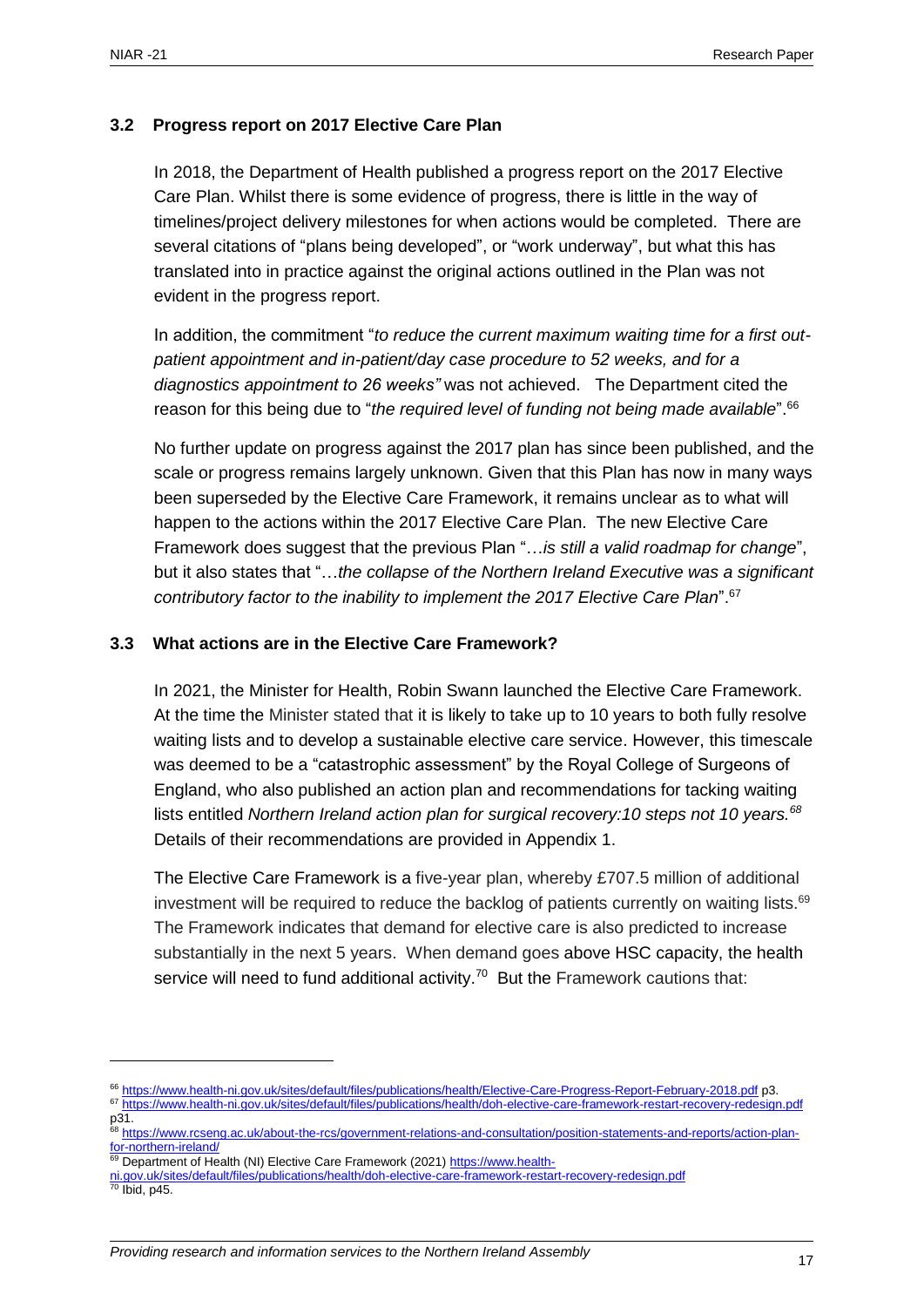…*Without a commitment to additional investment on this scale, it will not be possible to reduce and sustain waiting times at acceptable levels.<sup>71</sup>*

The Framework also contains a more detailed time bound series of actions to be achieved by certain dates, which is to be welcomed. **Appendix 2** of this Paper provides these time bound actions in more detail. At a high-level, examples of these include:

#### **Immediate actions (already underway)**

- Enhanced rates of pay for staff working in targeted shifts and delivering priority elective activity;
- A cross-border healthcare scheme to allow patients to receive treatment in the Republic's established private sector and then to seek reimbursement up to the cost of the equivalent treatment to the HSC in Northern Ireland; and,
- The development of "Mega clinics" for orthopaedic outpatients, cataract assessments and for a range of pre-operative assessments.

#### **Medium-term actions;**

- Detailed proposals for rapid a diagnostic centre or centres;
- Redesign of endoscopy services, including possible regional endoscopy centre; and,
- Specific focus on reducing missed appointments.

#### **Longer-term actions;**

- Movement towards a 7-day working week for hospital theatres;
- A new more transparent, referral to treatment waiting times measurement mirroring the waiting times process in place across the rest of the UK via the Encompass system; and,
- Digital innovations, such electronic prescribing in primary care, will be rolled out in order to deliver maximum benefits to elective care services.<sup>72</sup>

Some of these actions are already well underway or in progress. Having timebound measures will also enable the Department of Health to be held to account as to whether it can deliver on the proposal's actions. However, the longer-term actions, which contain very important aspects of transformation related to elective care (such as the RTT), do not have timebound dates attached to them.

The Framework also introduces another target, subject to a commitment from the NI Executive that the necessary backlog funding will be made available, that:<sup>73</sup>

*…by March 2026, no-one should wait more than 52 weeks for a first outpatient appointment and inpatient/day case treatment; or, 26 weeks for a diagnostics appointment.*

<sup>71</sup> Ibid, p6.

<sup>72</sup> Department of Health Elective Care Framework (2021[\) https://www.health-ni.gov.uk/sites/default/files/publications/health/doh](https://www.health-ni.gov.uk/sites/default/files/publications/health/doh-elective-care-framework-restart-recovery-redesign.pdf)[elective-care-framework-restart-recovery-redesign.pdf](https://www.health-ni.gov.uk/sites/default/files/publications/health/doh-elective-care-framework-restart-recovery-redesign.pdf)

<sup>73</sup> Ibid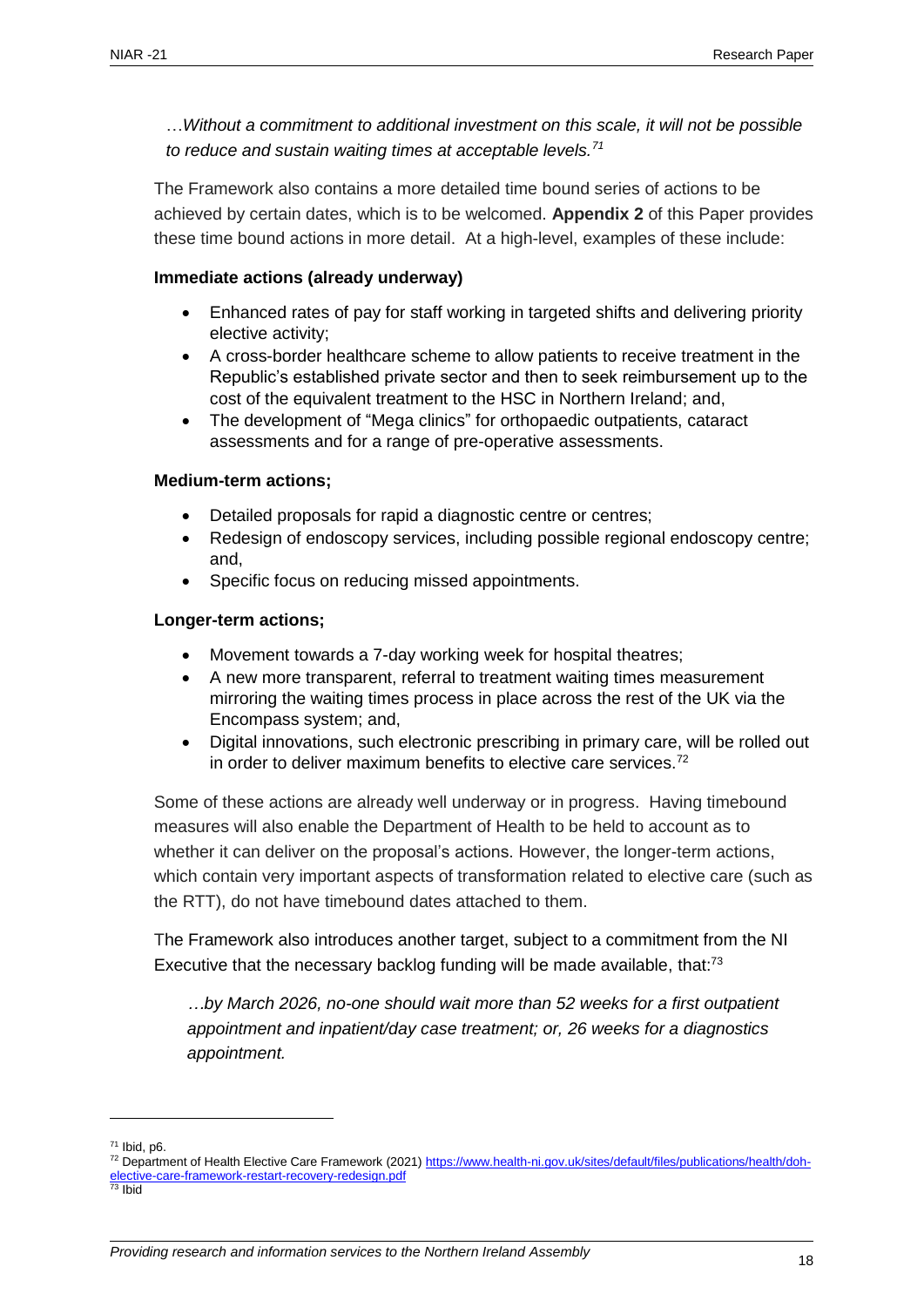It remains to be seen if this new target, the most lenient of all outpatient targets (which previously have not been met for many years), will be met in five years' time in 2026.

Also of note is that the Framework has changed direction regarding care that should be purchased from the independent sector, given the operational challenges exacerbated by the pandemic. In turn, the Framework states:

…*We are beyond the point at which this debate is helpful, or even relevant. We are going to need all the additional capacity we can get, whether in-house or in the independent sector for the foreseeable future*. 74

This is likely to have some cost implications in terms value for money, however, the detailed information on contracts with private sector healthcare providers is not publicly available, and therefore further analysis on this issue is not possible (see section 4.5 for further information on costs associated with funding care from the private sector).

The Framework also outlines the implementation of "green pathways", with efforts to keep elected care services separate from any exposure to COVID-19; for example, Lagan Valley is a "green site" for priority day case surgery. There are also initiatives to improve data, reporting and accountability and a focus on performance management, which is discussed further below. There also will be a focus to provide a minimum of 25% of outpatient attendances virtually, *via* telephone or video conference by October 2021.<sup>75</sup>

In terms of governance, the Framework states that several groups will be established. For example, a **Strategic Planning and Performance Group** will:

- Measure and monitor accurate and timely data on theatre utilisation, productivity and efficiency;
- Identify underperformance and put measures in place to support improvement;
- Learn from international experience to identify best practice and promote adoption and spread of learning;
- Identify and invest in high performing services; and,
- Provide monthly performance updates.

In addition, it is envisaged that a new **Waiting List Management Unit** will be created, whereby Trusts will produce three-monthly delivery plans setting out how they will continue to restore services and reach required activity levels. In addition, an annual Elective Care Delivery Plan will be published, *if* the budget permits.<sup>76</sup>

<sup>76</sup> <https://www.health-ni.gov.uk/sites/default/files/publications/health/doh-elective-care-framework-restart-recovery-redesign.pdf>  $p\overline{54}$ 

*Providing research and information services to the Northern Ireland Assembly* 19

<sup>74</sup> <https://www.health-ni.gov.uk/sites/default/files/publications/health/doh-elective-care-framework-restart-recovery-redesign.pdf> <sup>75</sup> <https://www.health-ni.gov.uk/sites/default/files/publications/health/doh-elective-care-framework-restart-recovery-redesign.pdf> p8.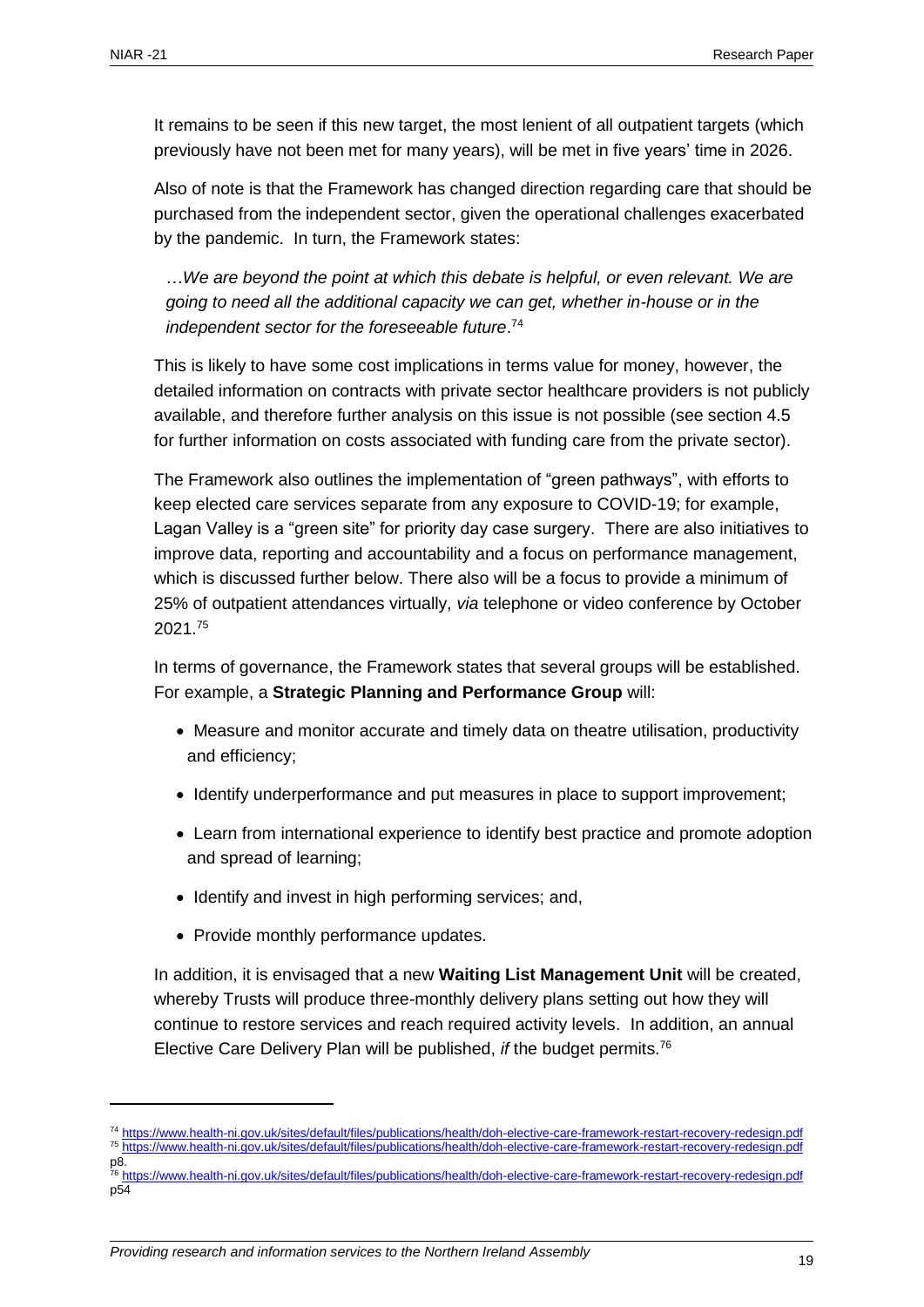Furthermore, the Department aims to establish an **Elective Care Centre Management Team**, to oversee planning of services at regional elective facilities, as well as the appropriate workforce planning associated with the elective care centres. The Framework states that the Management Team will be accountable to the Health and Social Care Board, and ultimately, the Department of Health in terms of addressing underperformance.

Again, the exact details surrounding accountability or management mechanisms is unclear, for example, what measures or sanctions may be placed on Trusts or individuals in relation to underperformance?

#### <span id="page-19-0"></span>**3.4 Estimated costs to reduce the backlog**

It is key that specialties with the most significant backlog and capacity gaps are identified so that funds are spent where they will have the greatest impact. The Framework acknowledges that previous demand and capacity work completed by the Health and Social Care Board in 2017 will need to be updated "*to reflect increasing demand, and to reflect the impact of Covid-19 measures which may have reduced capacity overall."* 

In total, the Framework suggests that £707.5 million over 5 years will be required in order to address the existing backlog and the unfunded recurrent capacity gap. Details of the funding estimates, which are based on "broad planning assumptions" are provided in Tables 3 and 4 (totals from each provide the £707.5 million sum). However, it is not entirely clear as to how those figures were estimated, not least given that demand and capacity work described above needs to be updated.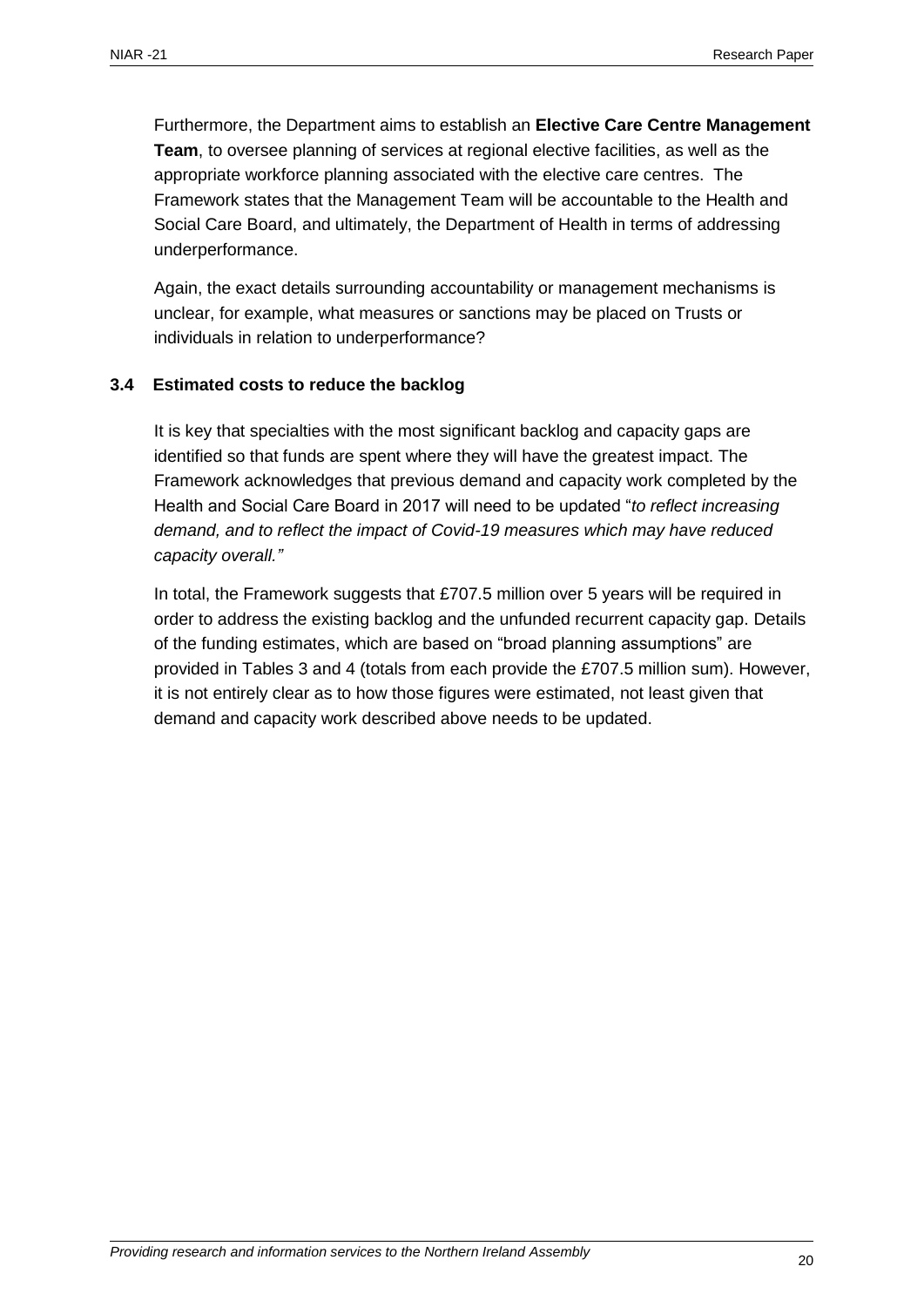| Year         | <b>Funding</b><br>required | Target of procedures delivered                                                       |
|--------------|----------------------------|--------------------------------------------------------------------------------------|
| 2021/22      | £70 million                | By March 2022 an additional 70,000 assessments and<br>24,500 treatments delivered.   |
| 2022/23      | £80 million                | By March 2023, an additional 80,000 assessments and<br>28,000 treatments delivered.  |
| 2023/24      | £95 million                | By March 2024, an additional 95,000 assessments and<br>33,250 treatments delivered.  |
| 2024/25      | £110 million               | By March 2025, an additional 110,000 assessments and<br>38,500 treatments delivered. |
| 2025/26      | £120 million               | By March 2026, an additional 120,000 assessments and<br>42,000 treatments delivered. |
| <b>TOTAL</b> | £475 million               |                                                                                      |

|  |  |  | Table 3. Backlog funding required to tackle waiting list backlog $^{77}$ |
|--|--|--|--------------------------------------------------------------------------|
|  |  |  |                                                                          |

In addition to the monies needed to deliver the activity (£475 million in total), the Framework suggests that additional recurrent spend (£232.5 million) should be focused on incrementally increasing capacity (Table 4). Those costs will be cumulative as additional staff are recruited. Over time, it is envisaged that recurrent investment will allow the amount of non-recurrent funding to reduce.

| <b>Financial Year</b>                   | <b>Funding</b> | <b>Cumulative total</b> |
|-----------------------------------------|----------------|-------------------------|
| 2021/22                                 | £1.5 million   | £1.5m                   |
| 2022/23                                 | £ 10 million   | £11.5m                  |
| 2023/24                                 | £ 20 million   | £31.5m                  |
| 2024/25                                 | £35 million    | £66.5m                  |
| 2025/26                                 | £55 million    | £121.5m                 |
| <b>Total recurrent funding required</b> | £ £232.5m      |                         |

**Table 4. Yearly recurrent funding required 2021/22 - 2025/26**<sup>78</sup>

<sup>77</sup> <https://www.health-ni.gov.uk/sites/default/files/publications/health/doh-elective-care-framework-restart-recovery-redesign.pdf> p48.

 $78$  Ibid, p51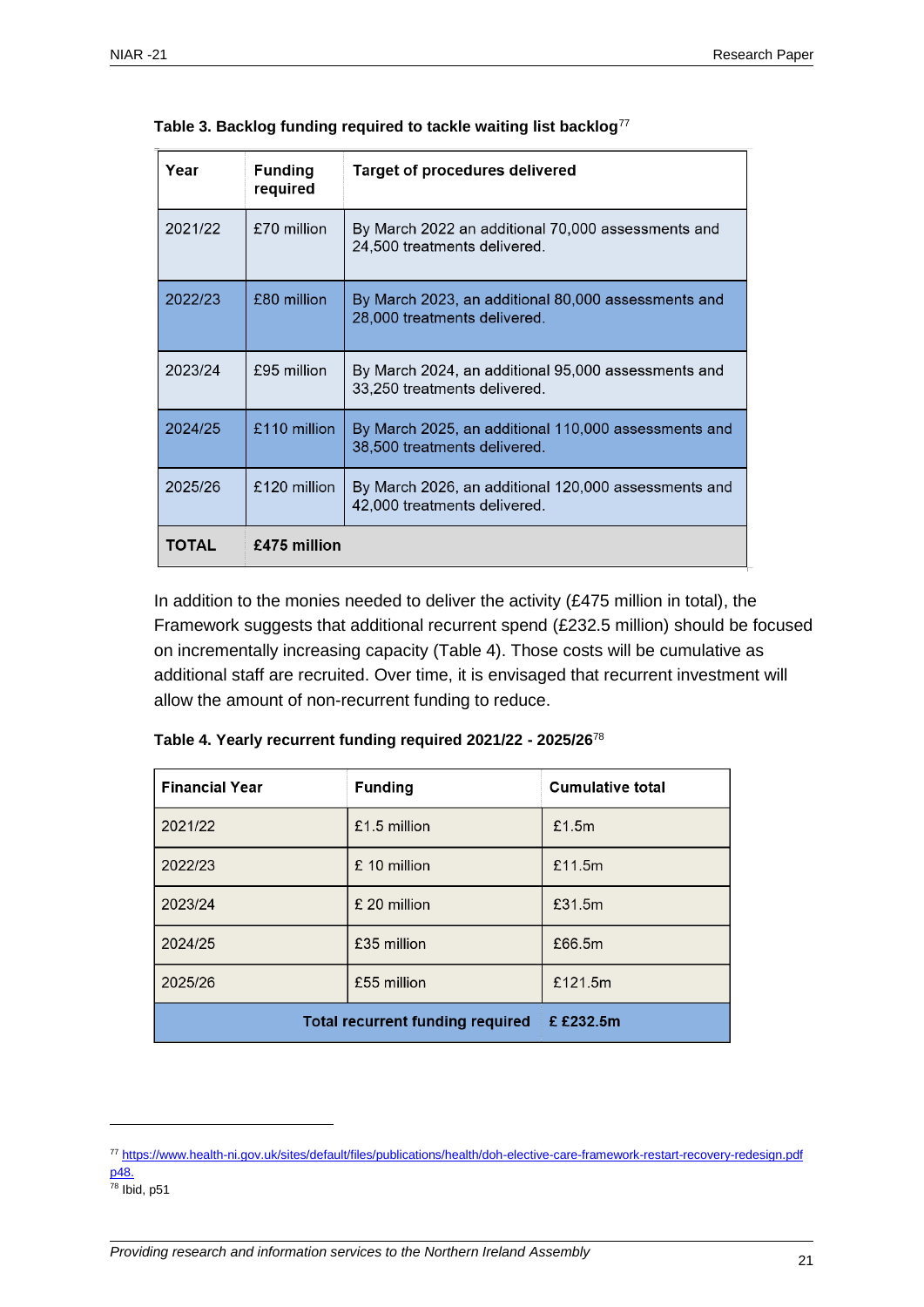It remains unclear if the funding profile required for the Elective Care Framework will be met by a NI Executive Budget commitment, which, at the time of writing, has not been given. It will also be interesting to assess how the Department of Health can achieve the ambitious target to eradicate the gap between demand and capacity, given that there will be resource limitations regarding staff who are already exhausted from the pandemic; combined with a finite number of sites where procedures can take place, and ongoing pressures from the pandemic on both elective and other parts of the healthcare system.

In order for progress to be monitored, it is recommended that the Committee for Health receive regular performance updates and reports on the Framework's status.

## <span id="page-21-0"></span>4. Unpicking the financing of waiting lists

One of the major reasons cited by the Department of Health for increasing waiting lists is the inadequacy of available funding in meeting current demand. Unpicking the financing of waiting lists is challenging for a variety of reasons. This section examines available information and data, seeking to facilitate the Committee for Health's consideration of funding in this area. It also aims to help inform future potential analysis of waiting list funding, if requested data are made available to the Public Finance Scrutiny Unit (PFSU) within RaISe. The section does this, using the following thematic subsections.

#### <span id="page-21-1"></span>**4.1 Financing waiting lists - where does the funding come from?<sup>79</sup>**

Simply stated, waiting list funding concerns NI block grant monies, which the Executive receives from the UK Government *via* the NI "Spending Envelope". The Executive allocates those monies to the Department of Health *via* its Executive Budget and inyear financial processes.

#### **4.4.1 NI block grant**

Treasury applies the Barnett formula to determine the majority of the NI block grant, including in-year "Barnett consequentials". Also included in the block are non-Barnett determined monies, including, but not limited to, funding relating to, e.g., political agreements such as "Confidence and Supply Agreement"<sup>80</sup> and "New Decade New

 $80$  See:

 $79$  Changes have been made to sub-section 4.1 since the initial issuance of this briefing paper. Those changes reflect clarification provided by subsequent government publications on 27 October 2021, including the Chancellor's Spending Review documents, such as the new Statement of Funding for NI: [https://assets.publishing.service.gov.uk/government/uploads/system/uploads/attachment\\_data/file/1030043/Statement\\_of](https://assets.publishing.service.gov.uk/government/uploads/system/uploads/attachment_data/file/1030043/Statement_of_Funding_Policy_2021_-_FINAL.pdf) [\\_Funding\\_Policy\\_2021\\_-\\_FINAL.pdf](https://assets.publishing.service.gov.uk/government/uploads/system/uploads/attachment_data/file/1030043/Statement_of_Funding_Policy_2021_-_FINAL.pdf)

[https://assets.publishing.service.gov.uk/government/uploads/system/uploads/attachment\\_data/file/621794/Confidence\\_an](https://assets.publishing.service.gov.uk/government/uploads/system/uploads/attachment_data/file/621794/Confidence_and_Supply_Agreement_between_the_Conservative_Party_and_the_DUP.pdf) [d\\_Supply\\_Agreement\\_between\\_the\\_Conservative\\_Party\\_and\\_the\\_DUP.pdf](https://assets.publishing.service.gov.uk/government/uploads/system/uploads/attachment_data/file/621794/Confidence_and_Supply_Agreement_between_the_Conservative_Party_and_the_DUP.pdf)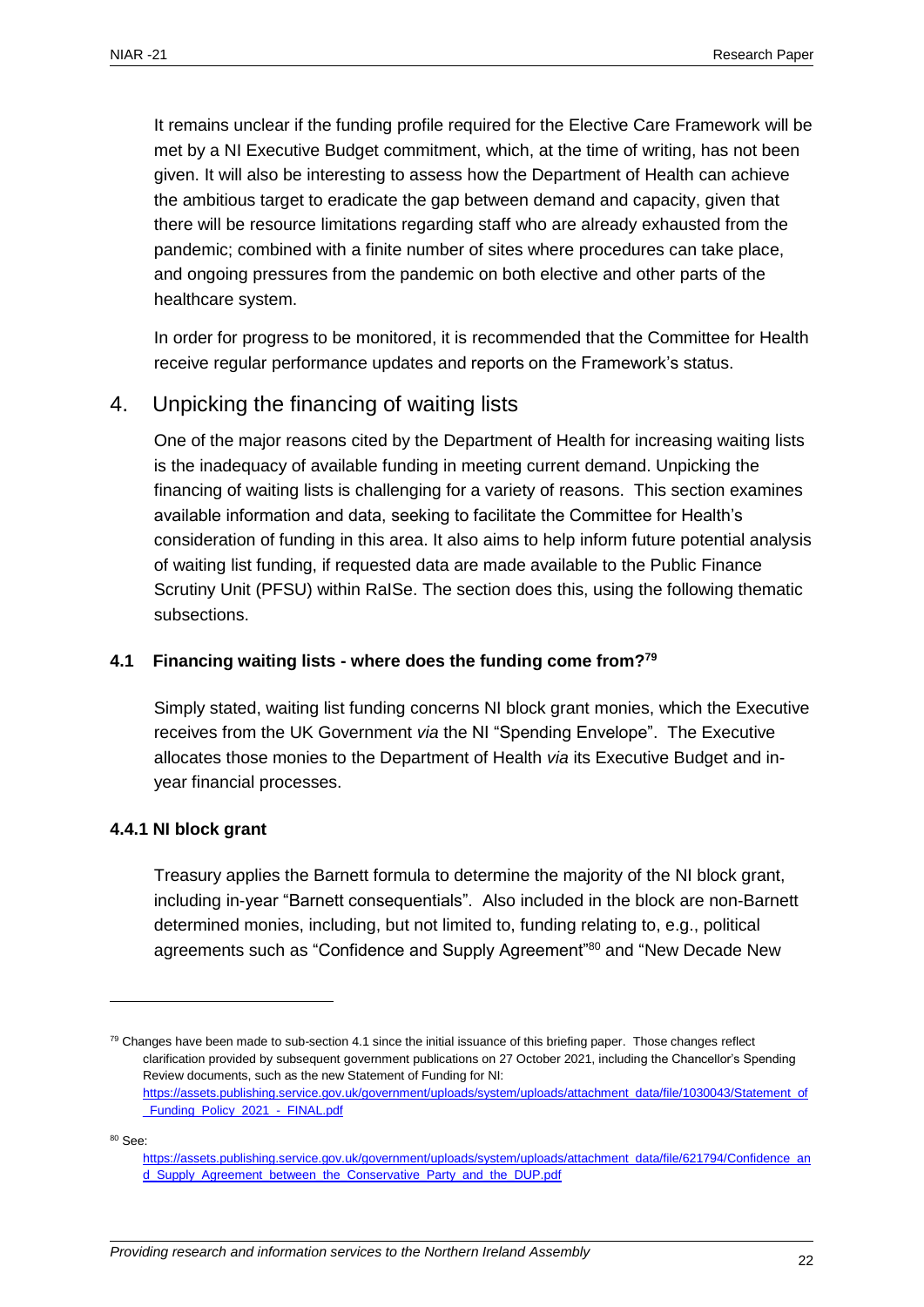Approach".<sup>81</sup> The NI Executive receives the block from the UK Government, after the UK Budget is set and then in-year. The block is funded through various sources, including tax revenue collected across the UK by Her Majesty's Revenue and Customs. The NI block comprises "Departmental Expenditure" (DEL), that is both Resource DEL (RDEL) and Capital DEL (CDEL). It, in particular the Barnett-determined block, constitutes the main income source for the NI Executive Budget. Non-ring-fenced, the Executive has autonomy to determine its spending priorities when allocating the block. 82

#### **4.1.2 Non-block monies**

In addition to the block grant, the NI Executive has non-block monies available. Those include, but are not limited to, rating receipts, income from fees/charging and borrowing. 83

#### <span id="page-22-0"></span>**4.2 Budgetary decisions relevant to waiting list financing**

In 2021, the Department of Health received almost 50% of the overall Executive Budget - around £6.4 billion in resource funding, as well as £1.7 billion in capital funding. Additional COVID-19 ring-fenced funding streams of over £450 million were also allocated.<sup>84</sup>

A number of budgetary factors are worth noting here. First, the NI Executive agrees the Executive Budget. Second, for some time now, a single-year approach to the Executive Budget has been a key factor impacting the Department of Health's ability to engage in longer-term planning and investment in relation to waiting lists and the wider health and social care service.<sup>85</sup> That single-year budgeting approach arises in part from prevailing financial arrangements under current devolution: budgetary decisions need to be taken at the UK Government level, which in turn help to shape budgetary decision-making at the NI Executive level.<sup>86</sup> This is not unlike other devolved administrations in the UK.

82 HM Treasury: Block grant transparency, June 2021

<sup>81</sup> See[: https://assets.publishing.service.gov.uk/government/uploads/system/uploads/attachment\\_data/file/856998/2020-01-](https://assets.publishing.service.gov.uk/government/uploads/system/uploads/attachment_data/file/856998/2020-01-08_a_new_decade__a_new_approach.pdf) [08\\_a\\_new\\_decade\\_\\_a\\_new\\_approach.pdf](https://assets.publishing.service.gov.uk/government/uploads/system/uploads/attachment_data/file/856998/2020-01-08_a_new_decade__a_new_approach.pdf)

[https://assets.publishing.service.gov.uk/government/uploads/system/uploads/attachment\\_data/file/995939/Block\\_Grant\\_Transp](https://assets.publishing.service.gov.uk/government/uploads/system/uploads/attachment_data/file/995939/Block_Grant_Transparency_2021_Explanatory_Note_.pdf) arency 2021 Explanatory Note .pdf p2.

<sup>&</sup>lt;sup>83</sup> It is worth noting that change could follow in this area in future; currently awaiting the final reports of the March 2021 appointed NI Fiscal Commission. Its final report is due before the May 2022 Assembly elections and will inform future decisions in this area, potentially with implications for income streams available to the Executive; remains to be seen.

<sup>84</sup> Department of Financ[e https://www.finance-ni.gov.uk/sites/default/files/publications/dfp/Final%20Budget%202021-](https://www.finance-ni.gov.uk/sites/default/files/publications/dfp/Final%20Budget%202021-22%20document%2021.04.21%20-%20accessible.pdf) [22%20document%2021.04.21%20-%20accessible.pdf](https://www.finance-ni.gov.uk/sites/default/files/publications/dfp/Final%20Budget%202021-22%20document%2021.04.21%20-%20accessible.pdf) p2.

<sup>85</sup> See House of Commons Northern Ireland Affairs Committee Health Funding in Northern Ireland. <https://publications.parliament.uk/pa/cm201919/cmselect/cmniaf/300/300.pdf> pp17-18

The Executive does not know its Spending Envelope for a given budgetary period until the UK Government sets the UK Budget, including Whitehall Departmental budgets, which is subsequent to the Chancellor's Spending Review. In recent years, the Spending Review and the UK Budget has been done on a single-year basis.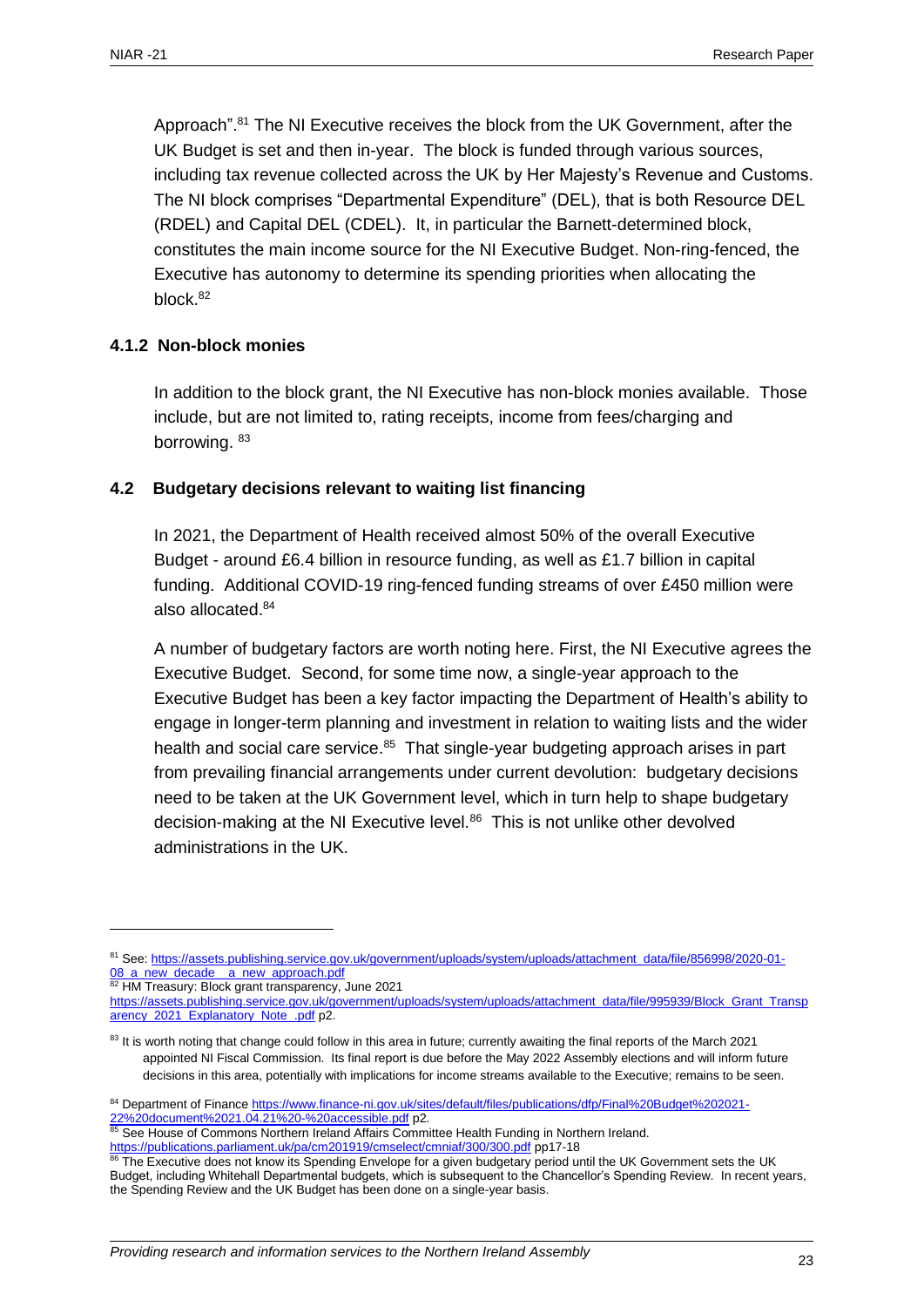Second of note are the difficult choices when deciding on spending priorities. While single-year budgeting presents planning and investment challenges like those noted earlier in this subsection, the Department of Finance (DoF) nonetheless acknowledged the need for continued prioritisation of health and social care transformation. It noted that such transformation is the only solution to long-term sustainability of NI's health and social care system, when it reflected in the 2021-22 Executive Budget publication that:

*The pace, scale and direction of transformation, however, will be informed by work to manage the impact of the virus, the subsequent rebuilding of health and social care services, and the resources available to deliver what is now three systems of care – our normal system, our transformed system, and our COVID-19 system... 87*

That publication, however, also warned that the 2021-22 Executive Budget:

*…does not provide sufficient funding for the Department to fully deliver its priorities. In particular, an additional £165 million was estimated to be required to fully meet New Decade New Approach commitments...* 

And that:

 $\overline{a}$ 

*…the Budget will not allow the Department of Health to undertake a transformation programme with any level of ambition.<sup>88</sup>*

More recently, in September 2021, the Minister of Finance, Conor Murphy, responded to an Assembly Question regarding the upcoming Chancellor's Comprehensive Spending Review and UK Budget announcements. Rather than another single-year Executive Budget, the Minister of Finance announced his intention for a multi-year Executive Draft Budget for 2022-2025. He also expressed his view that waiting lists and health transformation should be priorities in the forthcoming Budget, which potentially would require reduced budgets for other Departments.<sup>89</sup> Whether that actually occurs, remains to be seen. The Chancellor's forthcoming announcements on 27 October will be key determinants in whether that occurs, as they will provide the NI Spending Envelope for 2022-25.

The Executive then will need to agree its 2022-25 Budget, including the Department of Health's Budget. This raises a number of questions such as:

- How will the Department's Budget be funded to address waiting lists and health care transformation needs?
- How will the Minister for Health allocate the Department's allocated Budget?

8 [https://www.finance-ni.gov.uk/sites/default/files/publications/dfp/Final%20Budget%202021-](https://www.finance-ni.gov.uk/sites/default/files/publications/dfp/Final%20Budget%202021-22%20document%2021.04.21%20-%20accessible.pdf) [22%20document%2021.04.21%20-%20accessible.pdf](https://www.finance-ni.gov.uk/sites/default/files/publications/dfp/Final%20Budget%202021-22%20document%2021.04.21%20-%20accessible.pdf) p64.

<sup>87</sup> [https://www.finance-ni.gov.uk/sites/default/files/publications/dfp/Final%20Budget%202021-](https://www.finance-ni.gov.uk/sites/default/files/publications/dfp/Final%20Budget%202021-22%20document%2021.04.21%20-%20accessible.pdf) [22%20document%2021.04.21%20-%20accessible.pdf](https://www.finance-ni.gov.uk/sites/default/files/publications/dfp/Final%20Budget%202021-22%20document%2021.04.21%20-%20accessible.pdf) p62.

<sup>89</sup> Mr Matthew O'Toole *(SDLP - South Belfast)* To ask the Minister of Finance what plans his Department has made for the upcoming Spending Review. AQO [2479/17-22](javascript:__doPostBack()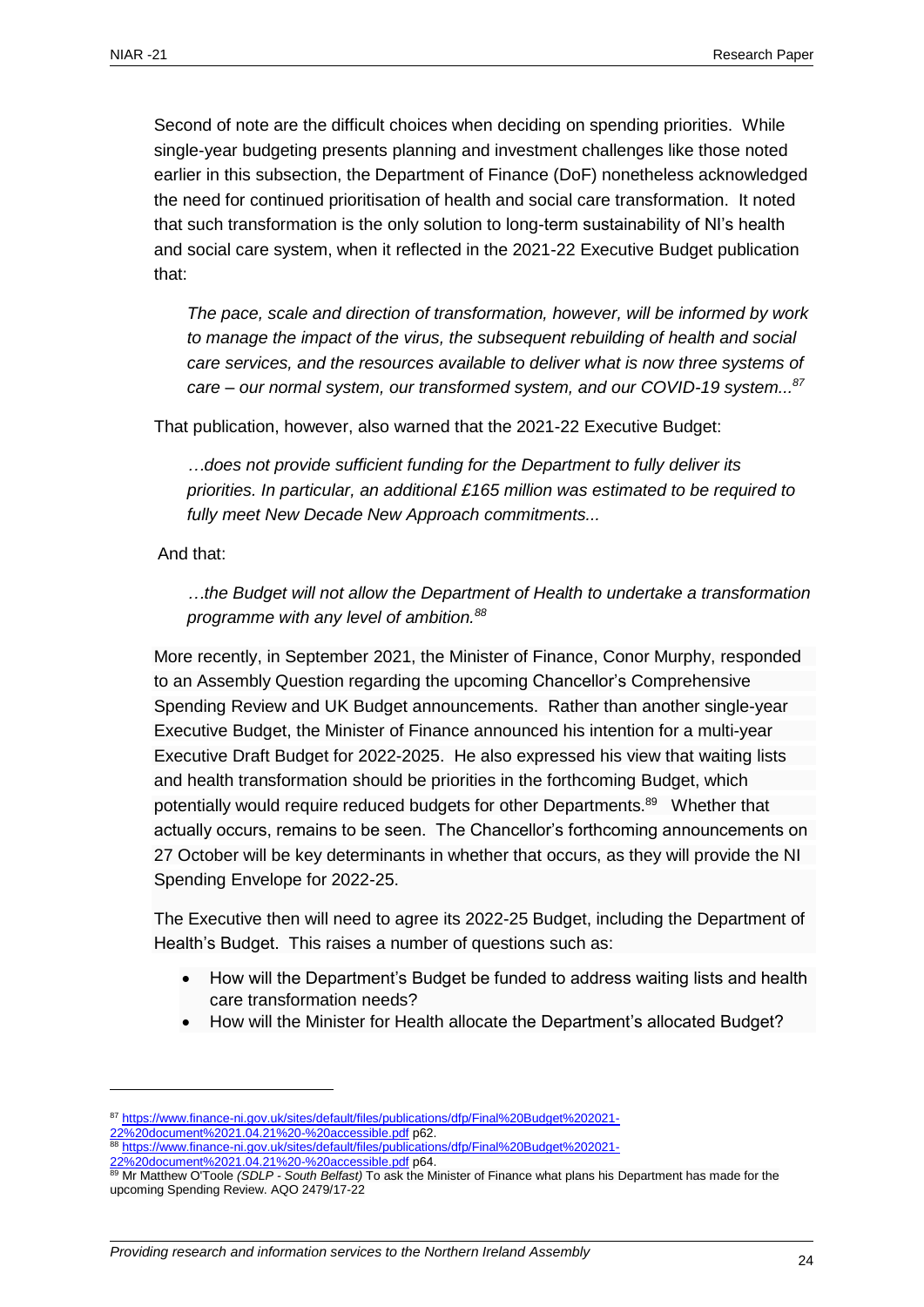- Will the Minister bid in future in-year monitoring rounds to secure additional funding for waiting lists and transformation, as done in the past?
- If further allocations agreed by the Executive, in what form will it be recurrent or non-current ("one-off")?

The noted series of questions brings us to a key issue regarding the financing of waiting lists, namely non-recurrent funding.

#### <span id="page-24-0"></span>**4.3 Department of Health: non-recurrent funding allocations**

In the past, managing waiting lists has been heavily dependent on the availability of additional non-recurrent payments through, for example, in-year monitoring rounds. Such funding enabled Trusts to undertake additional activity or to procure capacity from the independent and private sectors, in order to drive down waiting lists. Once such funding has been made available, the approach taken has been treating patients with the highest clinical priority in the first instance, and thereafter, routine patients with the longest waiting times.

However, reliance on non-recurrent funding to support additional elective care activity for waiting lists has been decreasing. For example, between 2009/10 and 2013/14, the HSC system received roughly £70-80 million per year of non-recurrent funding. By 2019/20, that figure had decreased to £37 million.

As stated in the Elective Care Framework (2021):

*For many years, the difficulties inherent to this situation were masked by the availability of additional non-recurrent funding in-year. In practice, this meant that the lack of capacity within the HSC to meet patient demand was balanced by the availability of short-term funding to purchase additional activity either in the independent sector or within Trusts. This source of non-recurrent reduced dramatically in 2013 and waiting times have continued to rise since then.*

Part of the problem identified in the Framework is that non-recurrent funding cannot be used to invest in staff or services. This is because there is no guarantee that it will be available at the end of the given budget cycle.<sup>90</sup> While non-recurrent funding does enable Trusts to undertake additional activity in the short-term and can benefit larger patient numbers and reduce waiting lists, it does not provide a sustainable solution to the waiting list problem, $91$  especially now with the added complexities and pressures associated with the pandemic.

<sup>90</sup> <https://www.health-ni.gov.uk/sites/default/files/publications/health/doh-elective-care-framework-restart-recovery-redesign.pdf>  $p_{42}^{42}$ <sup>91</sup> [http://www.hscboard.hscni.net/download/PUBLIC-MEETINGS/HSC%20BOARD/board\\_meetings\\_2018/may\\_2018/Item-07-](http://www.hscboard.hscni.net/download/PUBLIC-MEETINGS/HSC%20BOARD/board_meetings_2018/may_2018/Item-07-HSC-Board-Performance-Report-17-18-EOY-Assessment.pdf)

[HSC-Board-Performance-Report-17-18-EOY-Assessment.pdf](http://www.hscboard.hscni.net/download/PUBLIC-MEETINGS/HSC%20BOARD/board_meetings_2018/may_2018/Item-07-HSC-Board-Performance-Report-17-18-EOY-Assessment.pdf) p23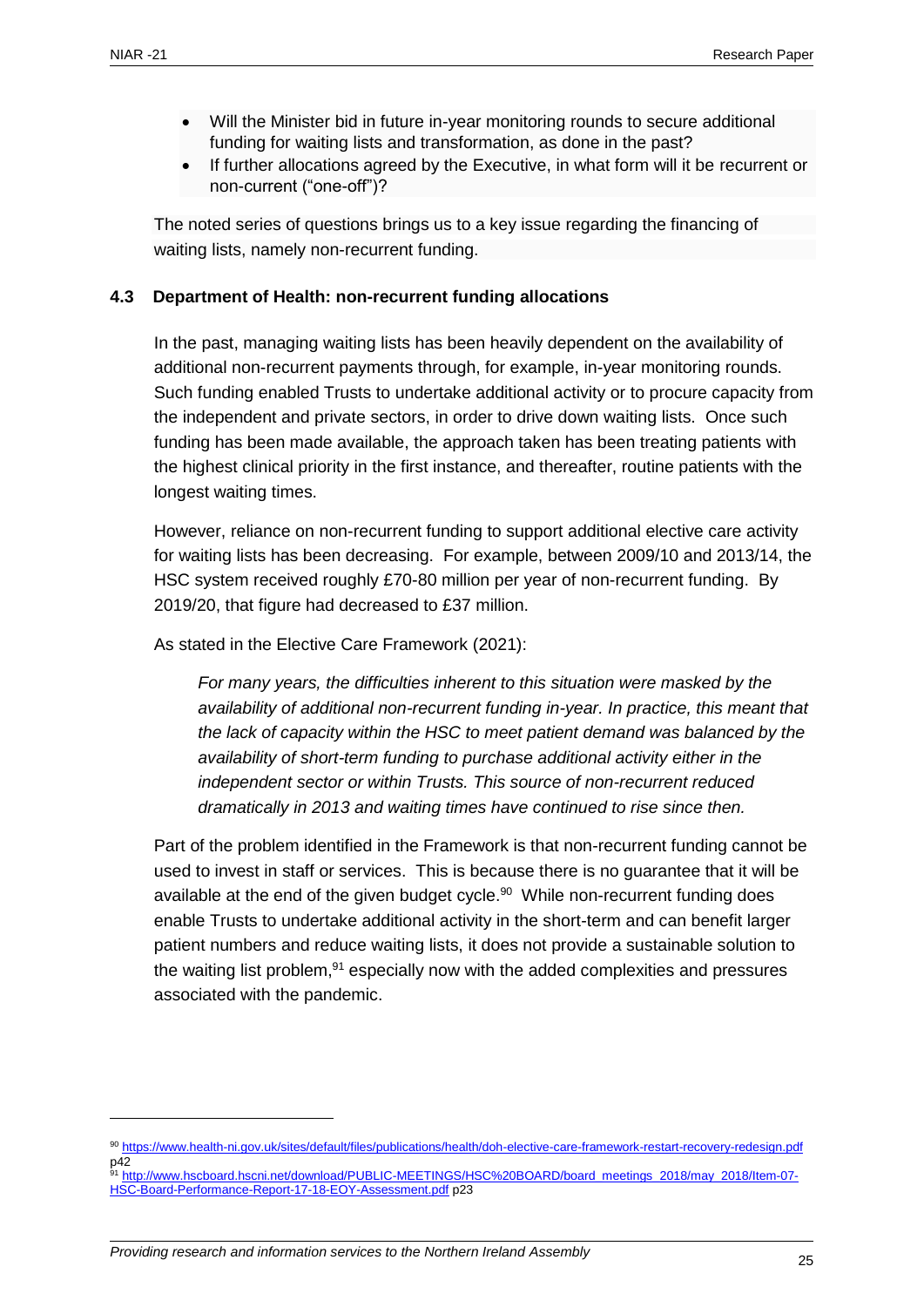#### <span id="page-25-0"></span>**4.4 Recent Department of Health Bids**

During the 2021-22 Executive Budget exercise, the Department of Health made a bid of £30.3 million to address waiting lists. That additional funding bid was unmet. However, the Department did receive COVID-19 Rebuild Funding, of which £40 million is intended to fund waiting list initiatives. $92$ 

In April 2021, Department of Health Officials gave evidence to the Committee for Health. When asked by the Committee to clarify the costs for addressing the long waiting lists during this financial year,  $93$  an Official stated:

*In addition to the provision of elective care in our Trusts, which we know has been constrained and will be constrained at the start of 2021-22, we have set aside £40 million of our COVID-19 funding in order to address waiting list initiatives and other elective developments. Based on our experience in 2018-19, when we invested £30 million of non-recurrent funding in elective care waiting lists, which resulted in around 120,000 additional patients being seen or treated, we estimate that somewhere in the region of 160,000 patients will benefit from the investment of £40 million in 2021-22. That will depend on the case mix and the complexity of the cases, but that is the kind of scale that we expect.*

In terms of funding for future years, the Official continued:

*At the moment, it is not possible to forecast what we will be able to do in 2022-* 23. That will depend on the budget that is made available to us. In my opening *remarks, I talked about needing an extra £400 million to stand still. That £400 million does not provide any additional funding for waiting list initiatives over and above what is already available in our trusts. We are facing a very challenging position with that investment moving into 2022-23 and beyond. Without the recurrent budget and the recurrent certainty of funding into the future, it is not possible at this stage for us to plan or to comment on what might be deliverable beyond the current financial year.*

At the end of the evidence session, the Chair of the Committee for Health concluded that greater financial data clarity on waiting lists was needed:

*We need to engage with you on how we might improve the process of getting a clear line of sight and underneath the bonnet of some of the figures that are being presented…. There is also the additional problem that the money allocated by the Department goes to Health and Social Care for commissioning and then on to the Trusts. Sometimes it is described under different headings or whatever.* 

<sup>92</sup> NI Assembly Question (AQO2066/17-22) Dr Aiken To ask the Minister for Health whether he made a specific bid for funding to address waiting lists during the 2021/22 budget exercise. Response answered on 18/05/2021. 93 Northern Ireland Assembly Official Report: Minutes of Evidence. Budget 2021-22 Department of Health <http://aims.niassembly.gov.uk/officialreport/minutesofevidencereport.aspx?AgendaId=26197&eveID=13119>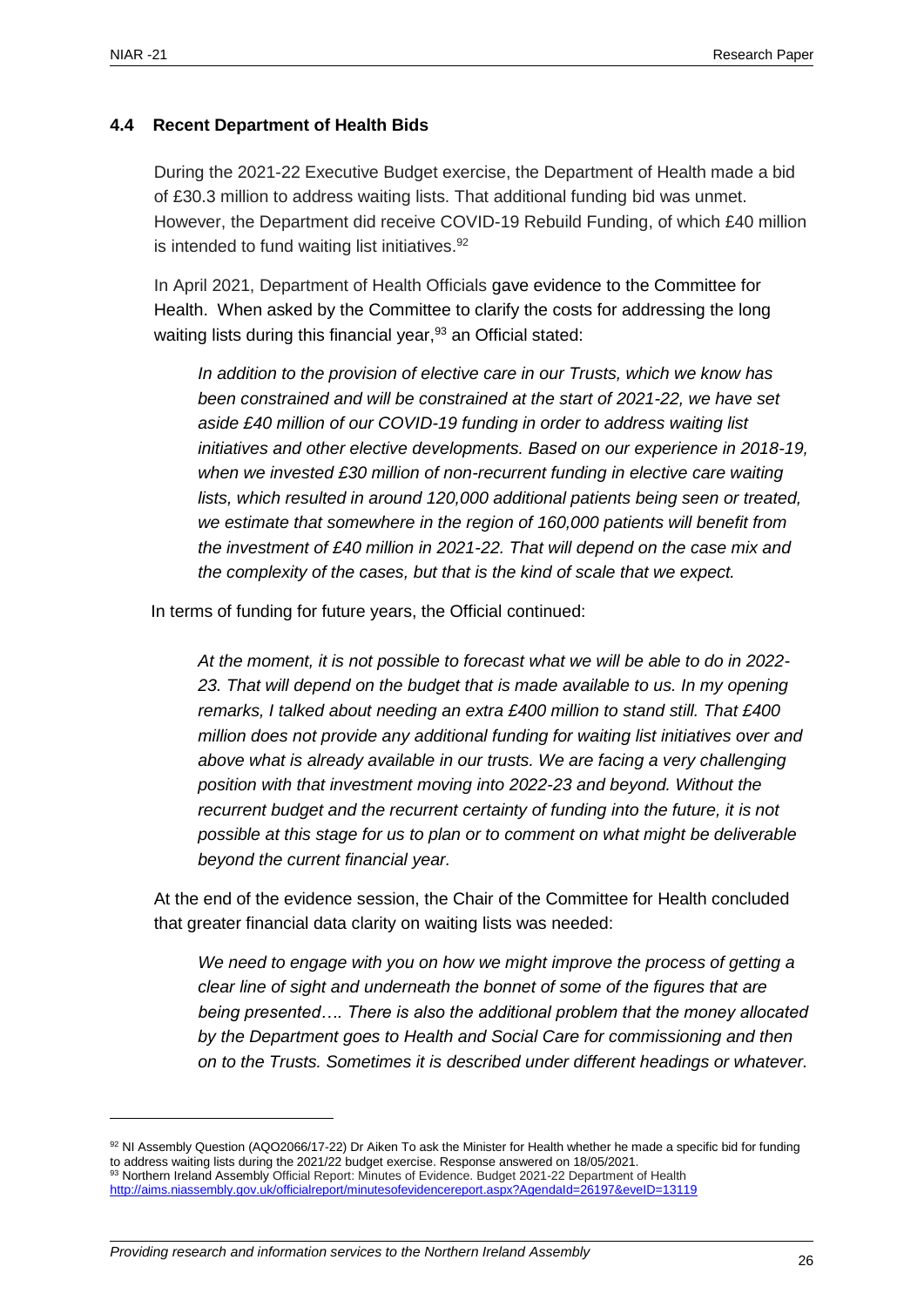*It is hard to follow. A key concern in the longer term is that it is hard to track the impact of budget decisions.*<sup>94</sup>

More recently, on 30 September 2021, Department of Health Officials briefed the Committee for Health about the Department's October Monitoring Round return, stating the Department was:

*…bidding for £30 million of additional funding for elective care. If we are successful, that will all go towards alleviating the waiting list pressures.<sup>95</sup>*

At the time of writing, the Department of Finance is scheduled to present its October Monitoring post-statement to the Committee for Finance on 10 November 2021.<sup>96</sup>

#### <span id="page-26-0"></span>**4.5 Department of Health spending on independent and private sectors**

Another important issue is where the money goes in terms of paying for services within the private or independent sector. Data released by the Department of Health show the level of spend to the independent or private sectors over the past five years, to help reduce waiting lists between 2016 and 2021<sup>\*</sup> (\*projected spend).<sup>97</sup> Figures range from £ 8.2 million in 2017/18 to over £20 million both in years 2016/17 and 2020/21, as shown in Table 5.

|                            | 2016/17        | 2017/18 | 2018/19 | 2019/20 | 2020/21* |
|----------------------------|----------------|---------|---------|---------|----------|
| <b>HSC Trust</b>           | £m             | £m      | £m      | £m      | £m       |
| <b>Belfast Trust</b>       | 11.0           | 2.9     | 6.5     | 3.2     | 9.1      |
| <b>Northern Trust</b>      | 3.4            | 0.5     | 0.4     | 0.5     | 1.0      |
| <b>South Eastern Trust</b> | 6.3            | 1.7     | 5.8     | 4.9     | 5.1      |
| Southern                   | 1.2            | 1.5     | 3.1     | 0.4     | 4.6      |
| Western                    | 1.4            | 1.5     | 1.4     | 0.3     | 1.6      |
| <b>Diagnostics</b>         | $\blacksquare$ | -       | -       | ٠       | 0.6      |
| <b>Total</b>               | £23.5m         | £8.2m   | £17.4m  | £9.3m   | £22.1m   |

#### **Table 5. Level of spend on independent or private sectors 2016-2021**

<http://aims.niassembly.gov.uk/officialreport/minutesofevidencereport.aspx?AgendaId=26197&eveID=13119>

<sup>94</sup> Northern Ireland Assembly - Official Report: Minutes of Evidence. Budget 2021-22 Department of Health

<sup>&</sup>lt;sup>95</sup> Northern Ireland Assembly - Official Report: Minutes of Evidence. October 2021 Monitoring Round: Department of Health <http://data.niassembly.gov.uk/HansardXml/committee-28681.pdf>

<sup>96</sup> <http://www.niassembly.gov.uk/assembly-business/committees/2017-2022/finance/forward-work-programme/>

<sup>97</sup> AQW 19636/17-22 Mr Gerry Carroll To ask the Minister of Health how much was paid to the independent and private sectors for procedures to reduce hospital waiting lists over the last 5 years, broken down by Health and Social Care Trust. Answered on 23/06/2021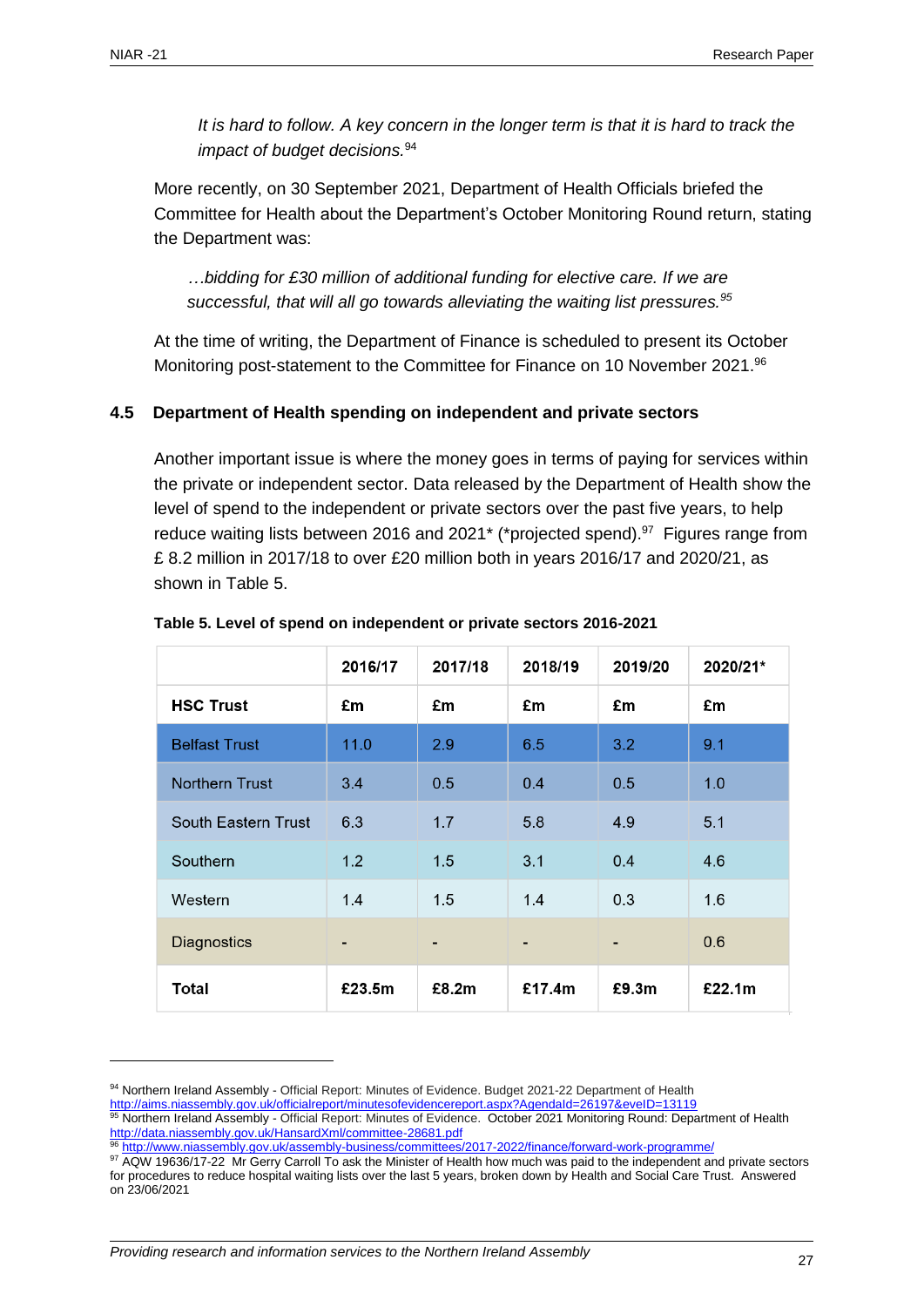#### <span id="page-27-0"></span>**4.6 Questions put to the Department of Health on waiting list funding**

Given the lack of publicly available information on funding waiting lists and the wider impact of financial decisions made in that context, RaISe asked the Department of Health for the following:

- The funding provided to elective care, and monies to tackle waiting lists for 2015-2021, including a breakdown of funding sources and when allocated, such as when the Budget was agreed or at a Monitoring Round;
- A breakdown of the financial data into a number of categories, such as the areas of care that funding went to, and other categories, such as private sector monies / monies used for bank staff; in order to track decisions regarding monies spent and to assess whether there is value for money;
- How additional monies would be raised to fund the Elective Care Framework proposals, and when those monies would be released;
- Whether the Department of Health had interim milestones and targets that could reassure the public that the Framework could be delivered.
- When the RTT pilot is beginning and what RTT system model is NI likely to follow – for example, would the Department of Health seek to design its own version of an RTT, or base this on models from nearby jurisdictions?
- What is going to happen if new targets are breached, and more information on accountability.

At the time of writing, the Department of Health had not provided a response to any of the above-noted questions. As a result, an analysis of the requested figures could not be undertaken at present.

#### <span id="page-27-1"></span>**4.7 How can greater transparency be established?**

Given the absence of the noted data, it is difficult to ascertain what is happening regarding the finances, including whether allocations and spending represent value for money. Potentially, greater data transparency could be influenced by the "Financial Reporting (Departments and Public Bodies) Bill", <sup>98</sup> which is currently at Committee Stage in the NI Assembly.<sup>99</sup> If implemented, that Bill could serve to increase public expenditure transparency and accountability across devolved governance in NI generally, including waiting list funding in particular.

<sup>99</sup> [www.niassembly.gov.uk/assembly-business/legislation/2017-2022-mandate/primary-legislation---bills-2017---2022](http://www.niassembly.gov.uk/assembly-business/legislation/2017-2022-mandate/primary-legislation---bills-2017---2022-mandate/financial-reporting-bill/) [mandate/financial-reporting-bill/](http://www.niassembly.gov.uk/assembly-business/legislation/2017-2022-mandate/primary-legislation---bills-2017---2022-mandate/financial-reporting-bill/)

<sup>98</sup> Bill as introduced into the Assembly: [http://www.niassembly.gov.uk/globalassets/documents/legislation/bills/executive](http://www.niassembly.gov.uk/globalassets/documents/legislation/bills/executive-bills/session-2017-2022/financial-reporting-departments-and-public-bodies/financial-reporting-departments-and-public-bodies-bill---as-introduced---full-print-version.pdf)[bills/session-2017-2022/financial-reporting-departments-and-public-bodies/financial-reporting-departments-and-public-bodies](http://www.niassembly.gov.uk/globalassets/documents/legislation/bills/executive-bills/session-2017-2022/financial-reporting-departments-and-public-bodies/financial-reporting-departments-and-public-bodies-bill---as-introduced---full-print-version.pdf)[bill---as-introduced---full-print-version.pdf](http://www.niassembly.gov.uk/globalassets/documents/legislation/bills/executive-bills/session-2017-2022/financial-reporting-departments-and-public-bodies/financial-reporting-departments-and-public-bodies-bill---as-introduced---full-print-version.pdf)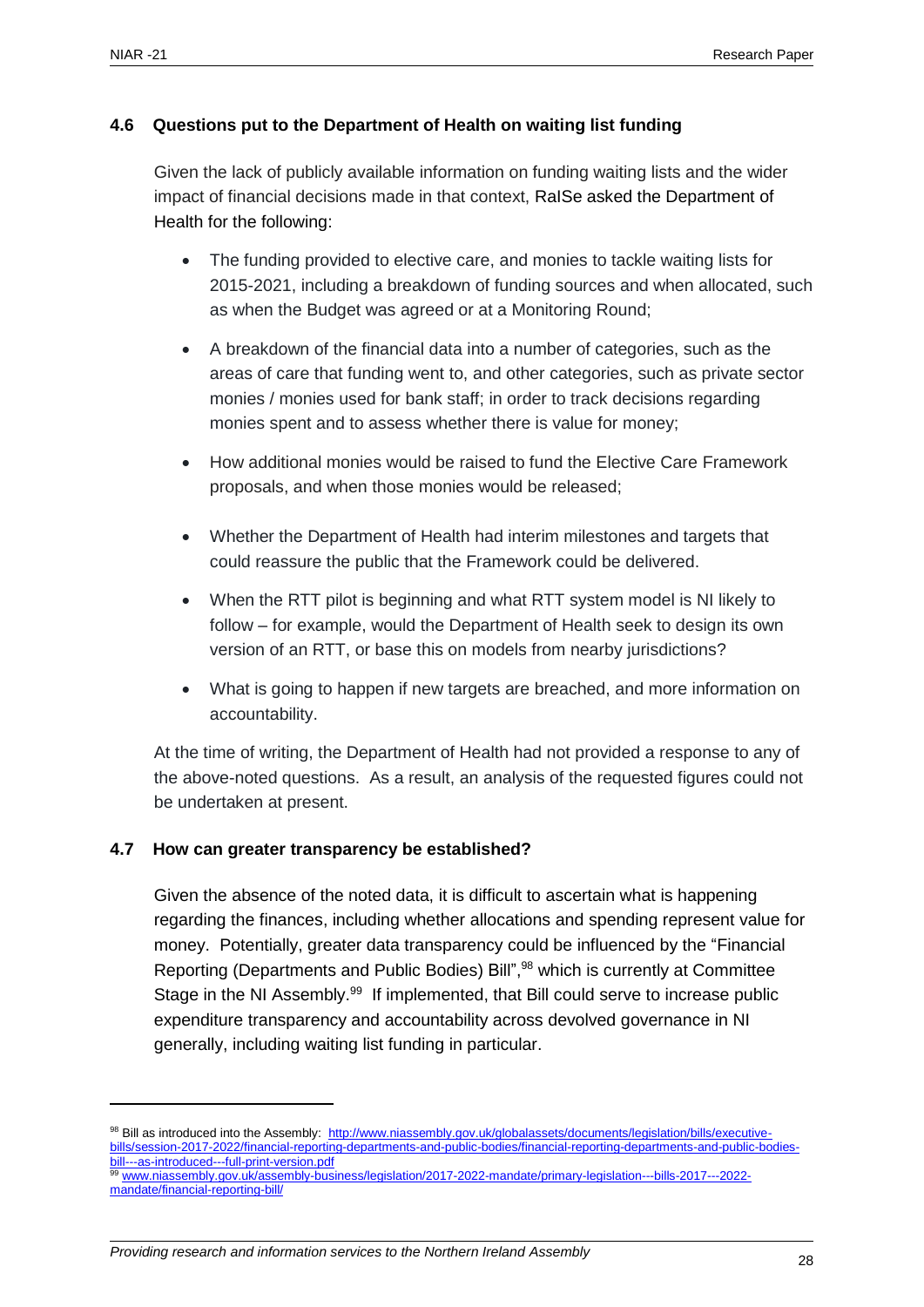The Bill aims to help "…*create a financial framework that is effective, efficient and transparent and enhances scrutiny by and accountability to the Assembly…*".<sup>100</sup> A key aspect of the Bill, if enacted as introduced, is the inclusion of "designated bodies" within departmental estimates and accounting boundaries; that should bring greater transparency to the public spending received by those bodies. HSC Trusts are amongst those intended designated bodies.<sup>101</sup>

However, while the Bill starts to address long-standing criticism that the present arrangements for reporting and controlling public expenditure are opaque, confusing, and unhelpful, the Bill will not be a panacea. Much work will remain for the Executive and the Assembly - in their distinctive roles - to help increase transparency and accountability in public finance, for example, Department of Health allocations and spending relating to waiting lists. Efforts will need to continue on both fronts, so that there is reduced use of complicated, inaccessible reporting methods that employ poor formats, laden with technical language.

## <span id="page-28-0"></span>5. Conclusion

The Covid-19 pandemic has made already lengthy waiting lists for elective care even longer. It has also compelled the health care system to work in a different way. However, much is still not known about waiting lists, and many gaps in the data exist such as the piecemeal reporting of elective care waiting times, and the lack of clarity around funding, in particular, where funds are being allocated and if those decisions represent value for money. It is also well recognised that there needs to be a radical overhaul of health care services in Northern Ireland more widely and a strategic approach required longer term to address waiting lists. Whilst underfunding is one of many reasons for patients waiting longer, there are others as described in this paper. Furthermore, two elective care plans have been developed in the last four years. The most recent, the Elective Care Framework, is subject to a commitment of resources from the Northern Ireland Executive. In terms of transparency, it is imperative that data is made available and that the Committee for Health receives robust and regular evidence of the progress in implementing the new Elective Care Framework. Furthermore, given the scale of the waiting times issue, it is unlikely that waiting times will be at a satisfactory level for a considerable time to come. This in turn is likely to lead to adverse implications in terms of population health.

<sup>&</sup>lt;sup>100</sup> Written correspondence dated 28 July 2020, from Department of Finance Departmental Liaison Officer to the Assembly Committee for Finance, at para 7.

<sup>&</sup>lt;sup>101</sup> In a letter to the CfF on 14 June 2021, the Department of Finance provided a list of bodies that would and would not be designated for each Department and reasons why. Included in the DoH list was Trusts. See written correspondence dated 14 June 2021, from Department of Finance Departmental Liaison Officer to the Assembly Committee for Finance, at Annex A: [http://www.niassembly.gov.uk/globalassets/documents/committees/2017-2022/finance/primary-legislation/financial-reporting](http://www.niassembly.gov.uk/globalassets/documents/committees/2017-2022/finance/primary-legislation/financial-reporting-bill/departmental-correspondence/20210614-dof-response-follow-up-26-may-briefing.pdf)[bill/departmental-correspondence/20210614-dof-response-follow-up-26-may-briefing.pdf](http://www.niassembly.gov.uk/globalassets/documents/committees/2017-2022/finance/primary-legislation/financial-reporting-bill/departmental-correspondence/20210614-dof-response-follow-up-26-may-briefing.pdf)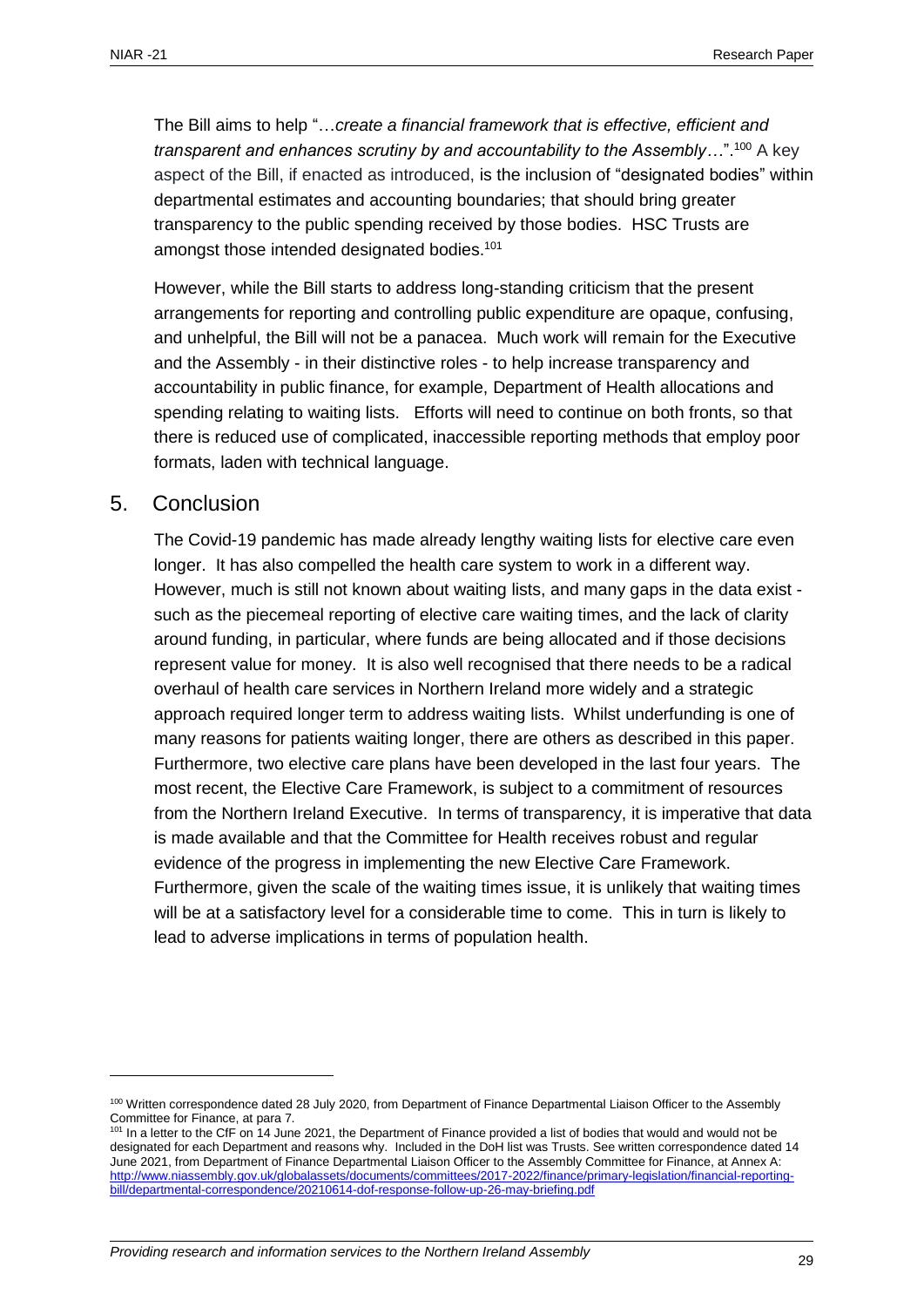# <span id="page-29-0"></span>Appendix 1: Royal College of Surgeons in England: Recommendations

| <b>Recommendation</b>                        | Key messages                                                                                                                                                                                                                                                                                                                                                                                                                                               |
|----------------------------------------------|------------------------------------------------------------------------------------------------------------------------------------------------------------------------------------------------------------------------------------------------------------------------------------------------------------------------------------------------------------------------------------------------------------------------------------------------------------|
| Investment                                   | The NI government should lobby the UK Treasury to enact a three-year budget cycle<br>to enable strategic and sustainable change.                                                                                                                                                                                                                                                                                                                           |
|                                              | £40m earmarked for the waiting lists falls drastically below what is needed. For NI to<br>clear the elective backlog in 10 years, the Department of Health would require an<br>additional £100m per year for the next decade. To clear backlog in five years, an<br>additional £200m is required.                                                                                                                                                          |
| <b>Waiting lists and</b><br>elective surgery | Realistic recovery plans: Each Trust should publish a recovery plan for 2021/22 that<br>aims to restore timely access to surgery for patients as per forecasting. Proper<br>demand and capacity planning at specialty/subspecialty level is critical. Imperative<br>that a frank discussion on the reprofiling of hospital facilities takes place with political<br>leaders and the public.                                                                |
| Covid Light sites                            | COVID-light sites should be accelerated in every trust area to ensure maximum<br>separation of emergency and elective care to prevent a stop start model.                                                                                                                                                                                                                                                                                                  |
| Surgical hubs                                | High-volume, low-complexity surgery in surgically efficient hubs will accelerate the<br>pace of operations required and will address many long waiters. Continuous<br>validation of the waiting lists should be performed. Building the healthcare capacity<br>to reduce reliance on the (much more costly) independent sector is also critical and<br>requires long-term planning to meet the ever-increasing demands of a changing,<br>older population. |
| Elective<br>accountability                   | An annual report should be published setting out the government's response to the<br>waiting times backlog as well as measures supporting long waiters. Introduce &<br>publish RTT and associated targets, including review appointments. The Department<br>should undertake detailed modelling projections to reveal how long it will take to clear<br>the backlog per specialty.                                                                         |
| Recruitment/<br>retention                    | The wider surgical workforce needs expansion, with focus on perioperative nursing<br>and surgical care practitioners. The NI government should publish a regular<br>assessment of healthcare workforce projections and requirements.                                                                                                                                                                                                                       |
| Launch review of<br>surgical services        | Plan for a more resilient model of care that can better withstand future pandemics<br>and winter flu outbreaks and the use of technologies.                                                                                                                                                                                                                                                                                                                |
| Wellbeing                                    | HSC Trusts should proactively implement programmes that highlight the benefits of<br>physical and mental wellbeing. Health care workers have borne huge psychological<br>impacts from COVID-19, and many are exhausted.                                                                                                                                                                                                                                    |
| Support surgical<br>trainees                 | Surgical training- every elective operation should be considered a training<br>opportunity. There should be an increase in hospital doctors through increased<br>medical school numbers by the end of this NI assembly period (2022).                                                                                                                                                                                                                      |
| Collaborate and<br>protect time to learn     | Ensure that protected time is built into surgical working schedules to enable<br>communication and learning with colleagues from other specialties.                                                                                                                                                                                                                                                                                                        |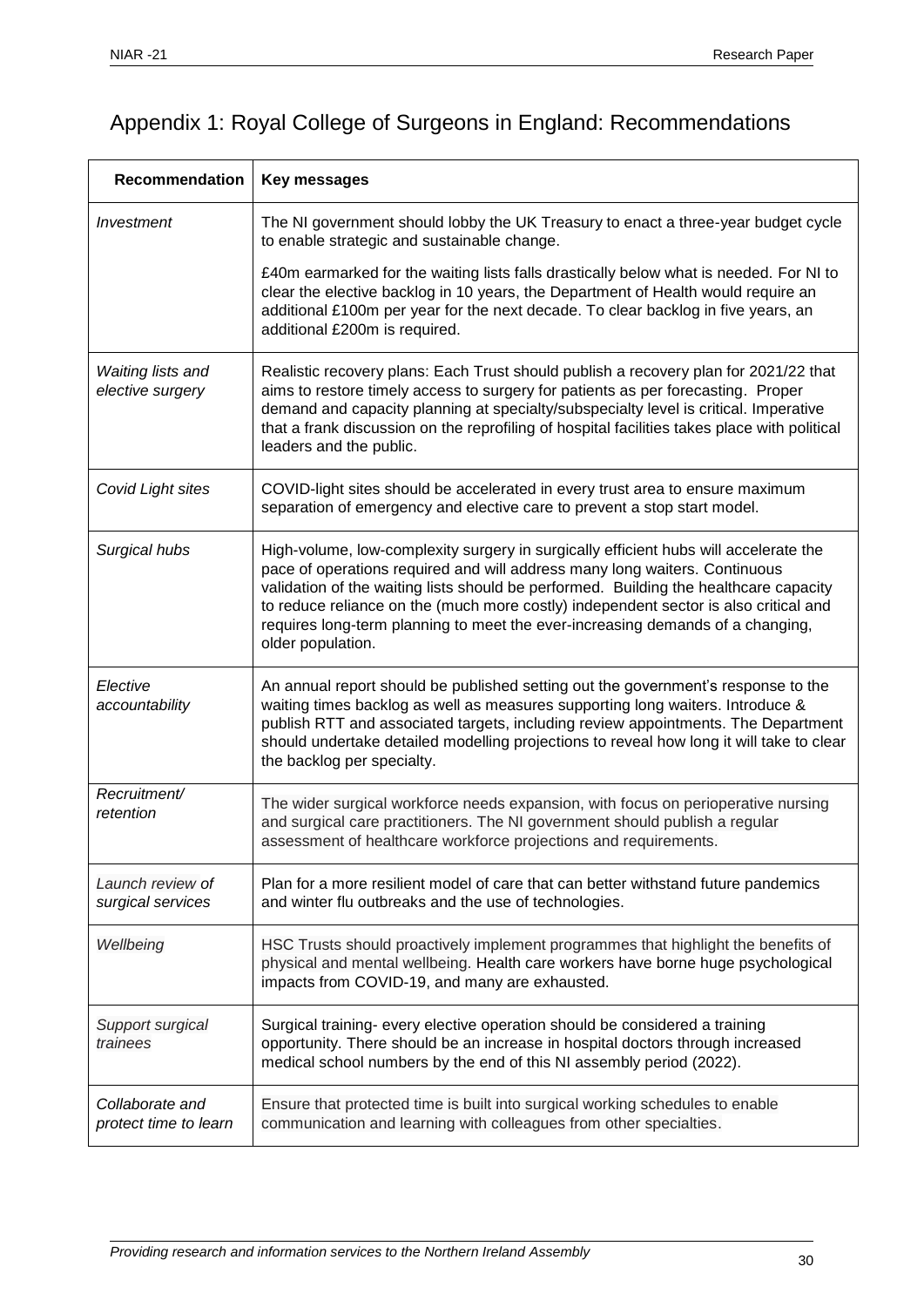## <span id="page-30-0"></span>Appendix 2: Elective Care Framework: Actions and commitments

#### <span id="page-30-1"></span>**Immediate actions: July – December 2021.**

Support HSC staff to deliver greater levels of in-house elective care activity by increasing existing bank and on-call arrangements, including temporary, enhanced rates for targeted shifts and priority activities -by July 2021.

Make recommendations on medium term contracts to lease theatres to independent providers to address current backlogs– by December 2021.

HSCB will bring forward proposals for multi-year arrangements with independent sector providers to address backlogs provided there is value for money– by December 2021.

The Whiteabbey Nightingale will be repurposed as a regional facility to support advanced rehabilitation – by September 2021.

The Duke of Connaught Unit at the Musgrave Park Hospital will be refurbished as a daycase surgery unit for orthopaedics, commissioning work is expected to complete summer 2021.

The Department will establish a new Elective Care Centre Management Team to oversee planning of services at regional elective facilities – by September 2021. This Team will make recommendations on the next site for expansion of the day procedure programme – by October 2021.

All HSC Trusts will move to provide a minimum of 25% of outpatient attendances virtually, either by telephone or by video conference by October 2021.

The NI Orthopaedic Network will oversee the development of megaclinics for orthopaedic outpatients by September 2021.

The HSCB will introduce assessment megaclinics for cataracts by September 2021.

The HSCB will oversee the introduction of pre-operative assessment megaclinics by September 2021.

Breast assessment clinics for symptomatic patients via a regional booking system by December 2021.

Through the No More Silos network, the Department will invest in specialty assessment units that will be directly bookable and accessed from primary care by September 2021.

Extending radiography advanced practice to enable radiographers to report a greater volume of less complex work, traditionally carried out by consultants by June 2022.

Services will be developed in line with the recommendations of the Strategic Framework for Imaging Services; Continuing to support delivery of COVID-19 testing across the HSC whilst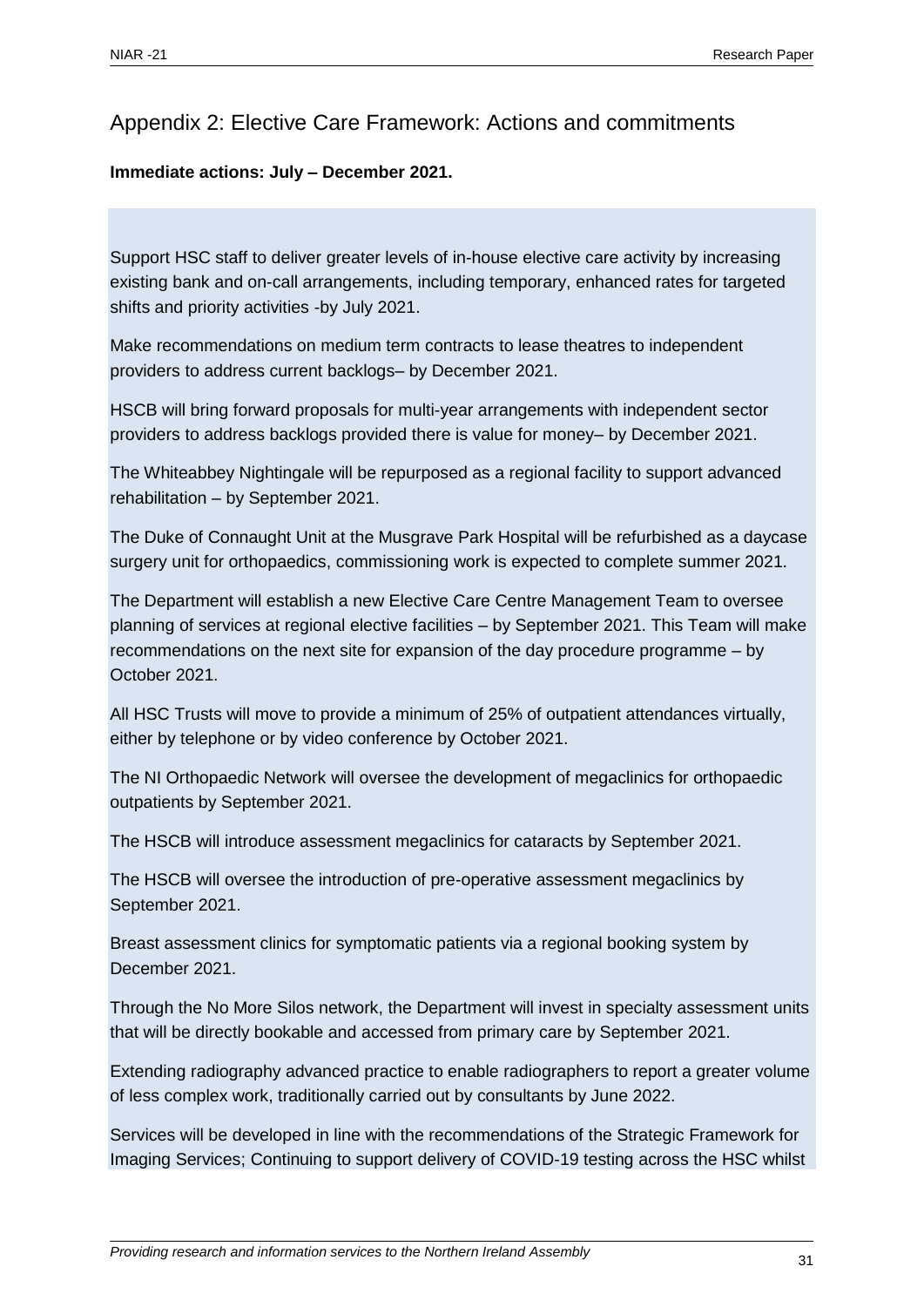ensuring routine laboratory services are restored and equipped to support Rebuilding activity across all relevant areas (diagnostics, elective care etc).

Continuing the programme of HSC Pathology Transformation to improve long term resilience through: regional standardisation of laboratory processes etc by April 2021;

Implementation of regional digital pathology solution by summer 2021.

New limited administrative version of the Cross Border Healthcare Directive for the Republic of Ireland for a 12 month period. Applications accepted by the HSCB from 30 June 2021.

The Department will publish a Cancer Recovery Plan setting out key actions to stabilise and reform cancer services over the next three years by June 2021.

The Northern Ireland Orthopaedic Network will deliver a recovery plan setting out priority actions and timescales to bring orthopaedic activity back to commissioned levels, and to increase activity as rapidly as possible by August 2021.

The Department will carry out a clinically led review of General Surgery in Northern Ireland. The first phase will include a rapid assessment 11 of the actions required to stabilise general surgery in the short to medium term by October 2021.

A new Waiting List Management Unit will be in place at the HSCB by summer 2021.

HSC Trusts will produce three-monthly delivery plans setting out how they will continue to restore services and reach required activity levels.

By 31 March 2022, the functions of the Health and Social Care Board will transfer to the Strategic Planning and Performance Group within the Department of Health.

#### <span id="page-31-0"></span>**Medium Term Actions: January 2022 – December 2022**

Subject to available budget, the HSCB will produce an annual Elective Care Delivery Plan setting out: Performance in the previous year; Realistic annual activity targets; Projected activity for independent sector contracts and in-house; Demand/capacity information for each specialty.

The new Elective Care Centre Management Team will make recommendations on the development of a regional Elective Care Centre by March 2022.

The Department and HSCB will bring forward proposals for the development of one or more Rapid Diagnostic Centres by March 2022.

The HSCB will bring forward proposals to redesign endoscopy services by January 2022.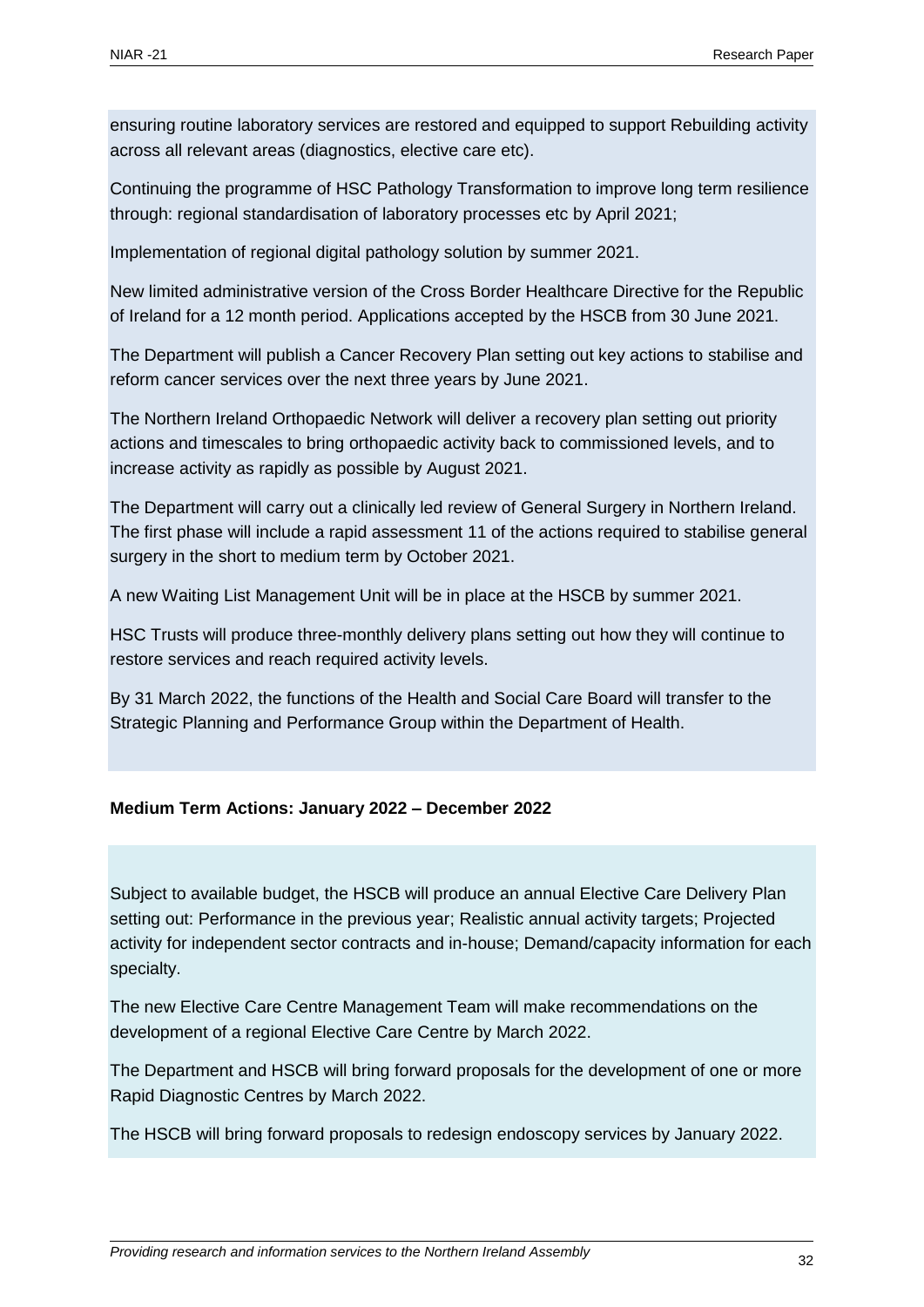A scoping exercise on the feasibility of a new regional endoscopy centre(s) to deliver high volume scopes by March 2022.

The HSCB will bring forward proposals for the introduction of Post-Anaesthetic Care Units at all sites providing complex surgery by March 2022.

New recurrent investment to be targeted at increasing capacity in each of the 15 largest elective specialties. No date assigned.

In addition to ongoing medical, pharmacy, nursing & AHP workforce planning: The new Elective Care Centre Management Team will lead on the development of a multi-disciplinary workforce plan to ensure each centre can deliver its full capacity, by March 2022.

The Department to finalise a review of perioperative nursing in Northern. As part of the Safe Staffing budget allocation for 2021/ 2022 there will be an additional 30 WTE Band 6 senior nursing posts recruited across the Region and a Band 7 Clinical Education Facilitator for each Trust to support staff development recruited into post, by October 2021.

Regional Imaging Board will bring forwards proposals for a new Imaging Academy to deliver training, research and collaboration by March 2022.

Explore options to establish a new single regional management structure for HSC Pathology Services by September 2022.

Expand opportunities in ENT with Speech and Language Therapists by March 2022.

Introduction of a new multidisciplinary approach to treatment, prehabilitation and rehabilitation as part of consultant led orthopaedic services, by October 2021.

Introduction of a podiatric surgery pilot as part of consultant led orthopaedic services – by January 2022.

Nurse led pre-assessment for endoscopy by September 2022.

Cross sector pharmacist led medicines optimisation reviews by March 2022.

The role of Operating Department Practitioners, including options for a Northern Ireland training programme by September 2022.

The introduction of a tariff/incentivisation model is expected to make it simpler to monitor activity, tackle underperformance and reward productivity. The HSCB will: Carry out an evaluation of shadow tariff models by July 2022.

A new tariff/incentivisation model will be developed for elective care services. The HSCB will bring forward proposals for a new funding model by January 2023.

The HSCB will continue to develop and expand the delivery of appropriate elective procedures in a primary care setting. Plans expected by March 2022.